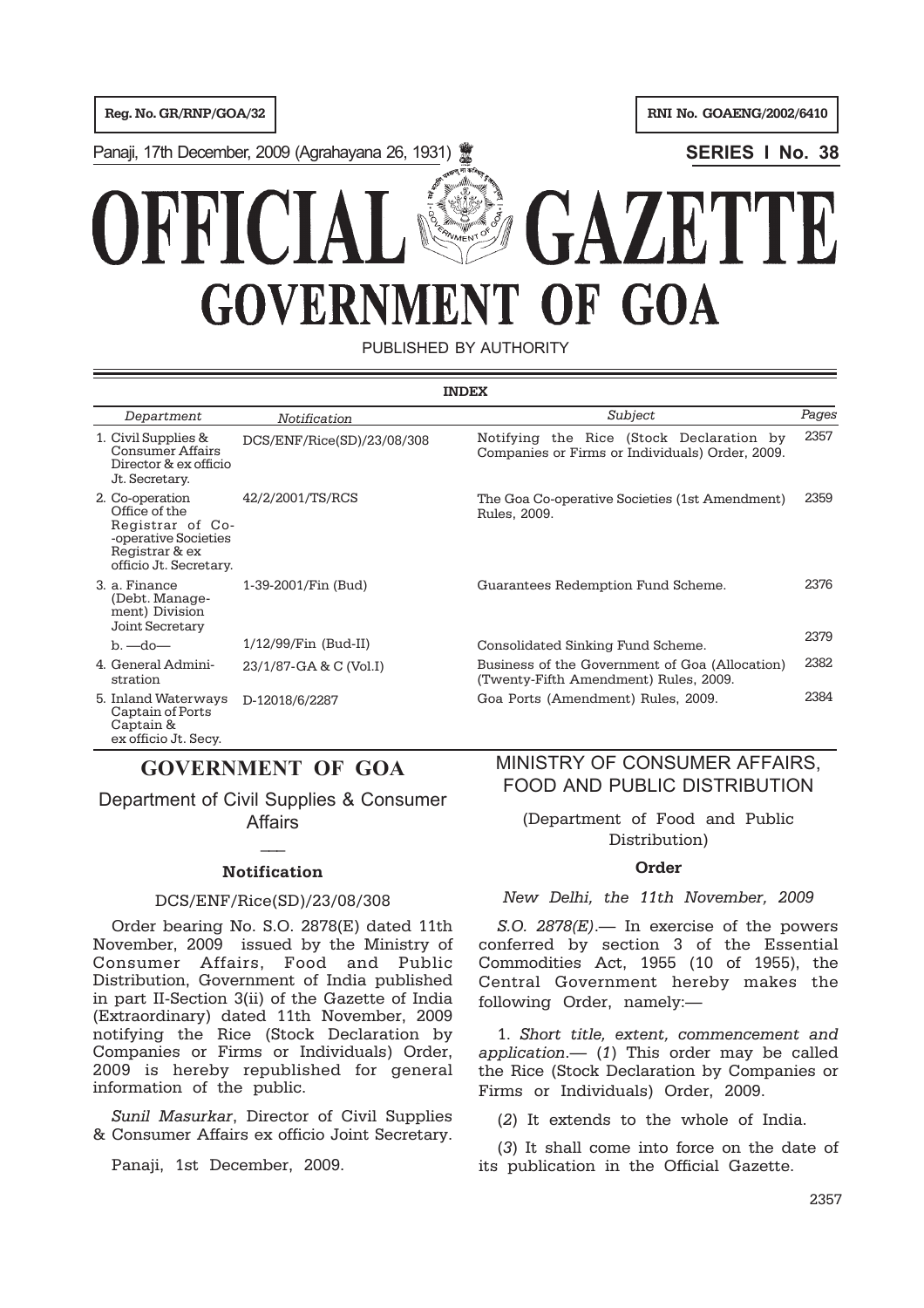*SERIES I No. 38 17TH DECEMBER, 2009*

(*4*) It shall not apply to any paddy or rice purchased by or on behalf of the Food Corporation of India.

2. *Definitions*.— In this Order, unless the context otherwise requires,—

(*a*) "Food Corporation of India" means the Food Corporation of India established under section 3 of the Food Corporation of India Act, 1964 (37 of 1964);

(*b*) "Form" means a form annexed to this Order;

(*c*) "rice" means mature kernels or pieces of kernels or *Oryza sativa* Linn, obtained from paddy as raw or parboiled; and

(*d*) "company" means a company notified under the Companies Act, 1956 (1 of 1956).

3. *Return relating to purchase of rice by a Company or Firm or Individual*.— (*1*) Any Company or Firm or Individual who purchases paddy (in terms of rice) or rice in excess of 10,000 Metric Tonnes (total purchases made throughout the country) during the Kharif Marketing Season 2009-10 (October-September), shall furnish to the Secretary, Department of Food of the State from where maximum quantity has been purchased, a return in the "Form" as annexed to this order at such intervals as may be specified by the Central Government.

(*2*) In case the purchase of paddy (in terms of rice) or rice exceeds 25,000 Metric Tonnes (total purchases made throughout the country), the return in the said "Form" at such intervals specified therein shall be furnished to the Under Secretary (Policy-III), Department of Food and Public Distribution, Room No. 288A, Krishi Bhavan, New Delhi– -110 001 (Fax No. 011-23782213,e-mail: uspy34.fpd $@$ nic.in).

(*3*) The concerned State Governments with which the returns are filed by any Company or Firm or Individual in said "Form" declaring purchase of paddy (in terms of rice) or rice in excess of 10,000 Metric Tonnes shall submit a consolidated monthly report to the Under Secretary (Policy-III), Department of Food and Public Distribution by the 10th of every month.

> [F.No.3(4)/2007-Py.III] SIRAJ HUSSAIN, Jt. Secy.

FORM (*See* clause 3)

## FORMAT FOR FURNISHING OF WEEKLY OR MONTHLY RETURN BY COMPANY OR FIRM OR INDIVIDUAL REGARDING PURCHASE OF RICE

Statement as on ...................................................................

To be submitted every week by Friday 16-00 hours during the period the 1st October, 2009 to 31st December, 2009 and every last Friday of the month thereafter till the 30th September, 2010.

- 1. Name of Company or Firm or Individual with full postal address:
- 2. PAN number:
- 3. Cumulative quantity of Rice or Paddy purchased (in tonnes) upto ................. (State-wise details).
- 4. Purchased during the week or month (in tonnes)
- 5. Details of stocks on date:

| <b>State</b> | Location and address | Quantity in |
|--------------|----------------------|-------------|
|              | of godown            | tonnes      |

 *Signature of authorized signatory of Company or Firm or Individual*

Place:.................................

Date: .................................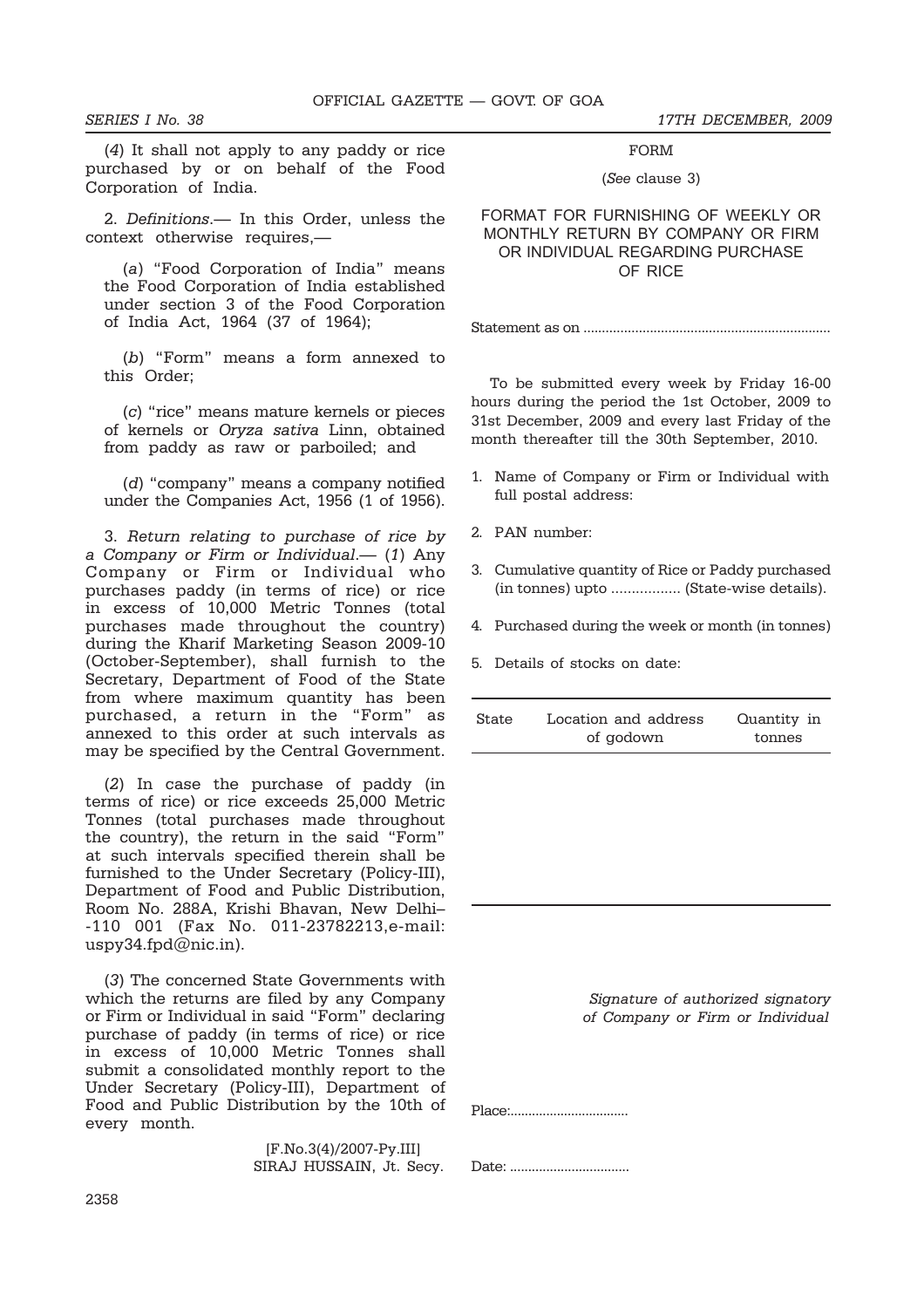## Department of Co-operation

Office of the Registrar of Co-operative Societies  $\overline{\phantom{a}}$ 

### **Notification**

### 42/2/2001/TS/RCS

Whereas the following draft rules which the Government proposes to make under Section 127 of the Goa Cooperative Societies Act, 2001 (Act 36 of 2001), were pre-published in Official Gazette, under Series I No. 32 dated 5-11-2009 under Government Notification No. 42/2/2001/ /TS/RCS/2079 inviting objections and suggestions from the persons whose interests are likely to be affected thereby within one month from the date of publication of the said Notification in the Official Gazette.

And whereas the said notification was made available to the public;

And whereas no objections and suggestions were received from the public on the said draft rules and therefore the said rules have been confirmed.

Now therefore, in exercise of the powers conferred by sub-section (*1*) of section 127 of the Goa Co-operative Societies Act, 2001 (Act 36 of 2001), and all other powers enabling it in this behalf, the Government of Goa hereby make the following rules, namely:—

1. *Short title and commencement*.— (*1*) These rules may be called the Goa Co-operative Societies (1st Amendment) Rules, 2009.

(*2*) They shall come into force at once.

2. *Amendment to Rule 10*.— In Rule 10 of the Goa Cooperative Societies Rules, 2003 (hereinafter referred to as the "principal Rules"), in sub-rule (*4*), after clause (*c*), the following clause shall be inserted, namely:—

"(*d*) a copy of the challan/receipt of an amount of Rs. 200/- (Rupees Two hundred only) paid towards processing fees.".

3. *Insertion of new rule 14A*.— After rule 14 of the Principal Rules, the following rule shall be inserted, namely:—

"14 A. *Direction by Registrar for amalgamation, transfer, division or conversion of society*.— (*1*) Before issuing any directions under sub-section 4(A) of section 15 of the Act, the Registrar shall prepare a draft scheme in respect of such amalgamation, transfer, division or conversion stating in particular the manner in which the new Board of Directors of the society or societies resulting from such amalgamation, transfer, division or conversion shall be constituted and the bye- -laws which such society or societies shall follow. The Registrar shall then consult such federal society as may be notified by the Government in Official Gazette and after considering the suggestions, if any, that may be made by such federal society, shall send a copy of the directions proposed to be issued by him under sub-section (*4A*) of section 15 of the Act, to the society or each of the societies, as the case may be, calling upon it or them to invite objections or suggestions from any member or class of members thereof or from any creditors or class of creditors and to submit such objections and suggestions together with it's own or their own suggestions and objections within a period of not less than two months from the date on which the copy of the aforesaid directions was received by it or them.

(*2*) The Registrar shall consider all such suggestions and objections and make such modifications in the directions as deemed fit by him and thereafter issue the same.

(*3*) Any member or creditor of the society who has objected to the scheme of amalgamation, transfer, division or conversion within the period specified in sub-rule (*1*), may apply to the Registrar for payment of his share or interest, if he is a member, or the amount in satisfaction of his dues, if he is a creditor. The Registrar may nominate an officer not below the rank of a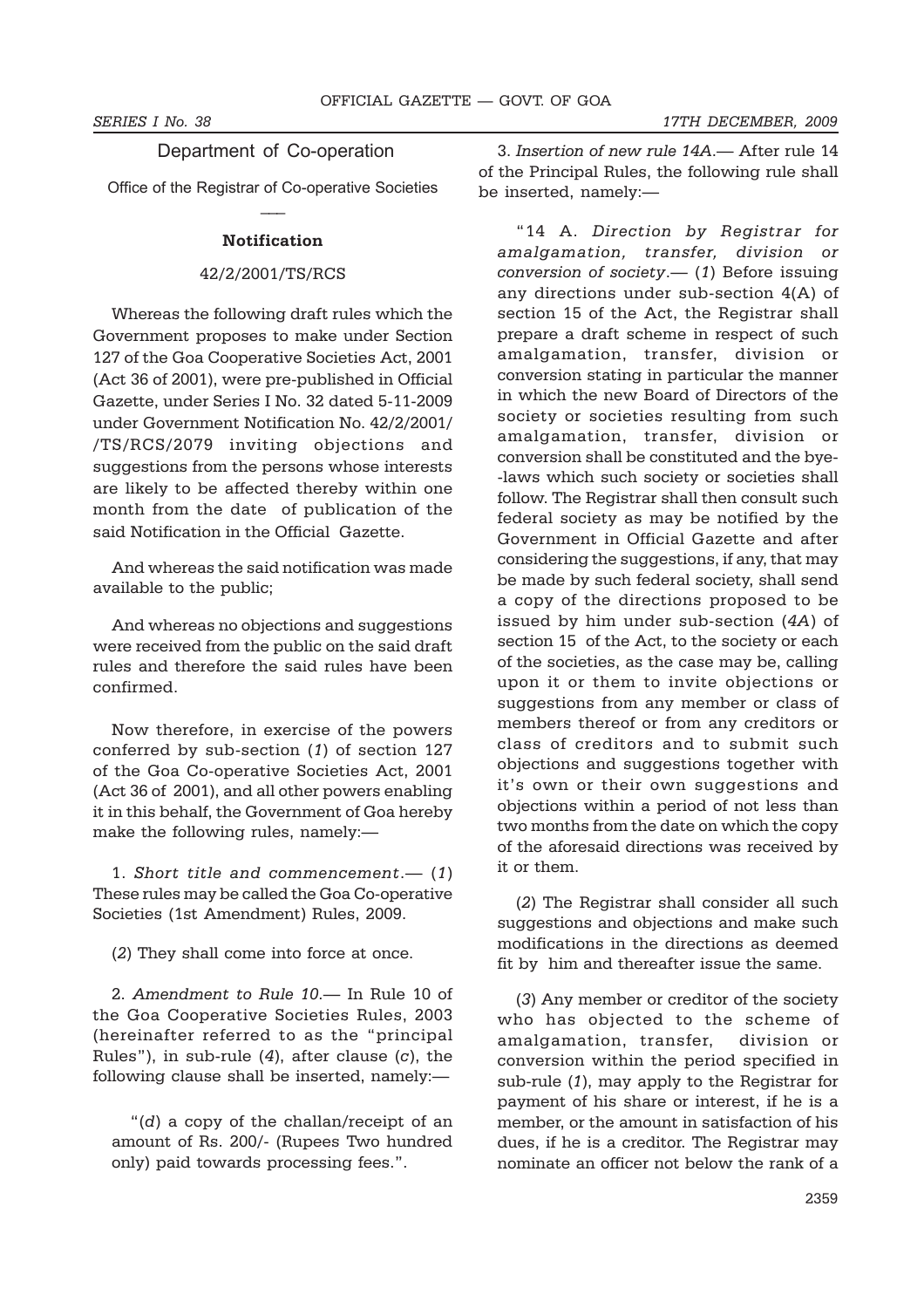Deputy Registrar to investigate and determine the payments required to be made to the member or creditor, as the case may be.

(*4*) Subject to the provisions of the Act, the rules and the bye-laws, the Registrar may by order, require the society concerned to meet in full or satisfy otherwise all dues of the members and creditors and thereupon the society shall be bound to meet in full or satisfy otherwise all dues of the members and creditors within such time as may be specified by the Registrar in the order.

4. *Insertion of new rule 51A*.— After rule 51 of the Principal Rules, the following rule shall be inserted, namely:—

"51A.— *Procedure for appointment and removal of directors, members of the committee etc*.— (*1*) Notwithstanding anything contained in the bye-laws of a society but subject to the provisions of section 71 of the Act, the Registrar may for reasons to be recorded by an order published in the Official Gazette,—

(*a*) remove the Committee of management or Board of Directors of a society and appoint a new committee of management or Board of Directors in it's place consisting of three or more members of the society, to manage the affairs of the society; or

(*b*) remove the committee of management or Board of Directors of a society and appoint one or more administrators, who need not be members of the society, to manage the affairs of the society; or

(*c*) remove any member of the committee of management or director on the Board of Directors of a society and appoint in his place such other member or director as he deems fit.

(*2*) Before making any order under subrule (*1*), the Registrar shall consult the federal society to which the society is affiliated and give an opportunity to the committee or the Board of Directors or the member or director concerned, to show cause within fifteen days from the date of issue of notice, why such an order should not be made.

(*3*) The member or director appointed under clause (*c*) of sub-rule (*1*) shall hold office so long as the member or director in whose place he is appointed would have held office, if the vacancy had not occurred.

(*4*) Notwithstanding anything contained in the bye-laws regarding holding of any meeting of the society, the Registrar may, by special or general order specify the procedure for holding meetings of the Committee or Board of Directors appointed by him under clause (*a*) of sub-rule (*1*).

(*5*) Immediately after the appointment of a new committee or Board of Directors, an administrator or administrators appointed under sub-rule (*1*), shall give the new committee or Board of Directors, the charge of the property, documents and accounts of the society.

4. *Amendment of title of CHAPTER VIII*.— In CHAPTER VIII of the principal Rules, all the existing title, the following title shall be inserted, namely:—

### "**Accounts, Audit, Inquiry and Inspection**.".

5. *Insertion of new rule 114A*.— After rule 114 of the Principal Rule, the following rule shall be inserted, namely:—

"114A. *Procedure for the conduct of inquiry and inspection*.— (*1*) An order authorizing inquiry or inspection under section 76A or section 77 of the Act shall, among other things, contain the following:—

(*a*) the name of the person authorised to conduct the inquiry or inspection;

(*b*) the name of the society whose affairs are to be inquired into or whose books are to be inspected;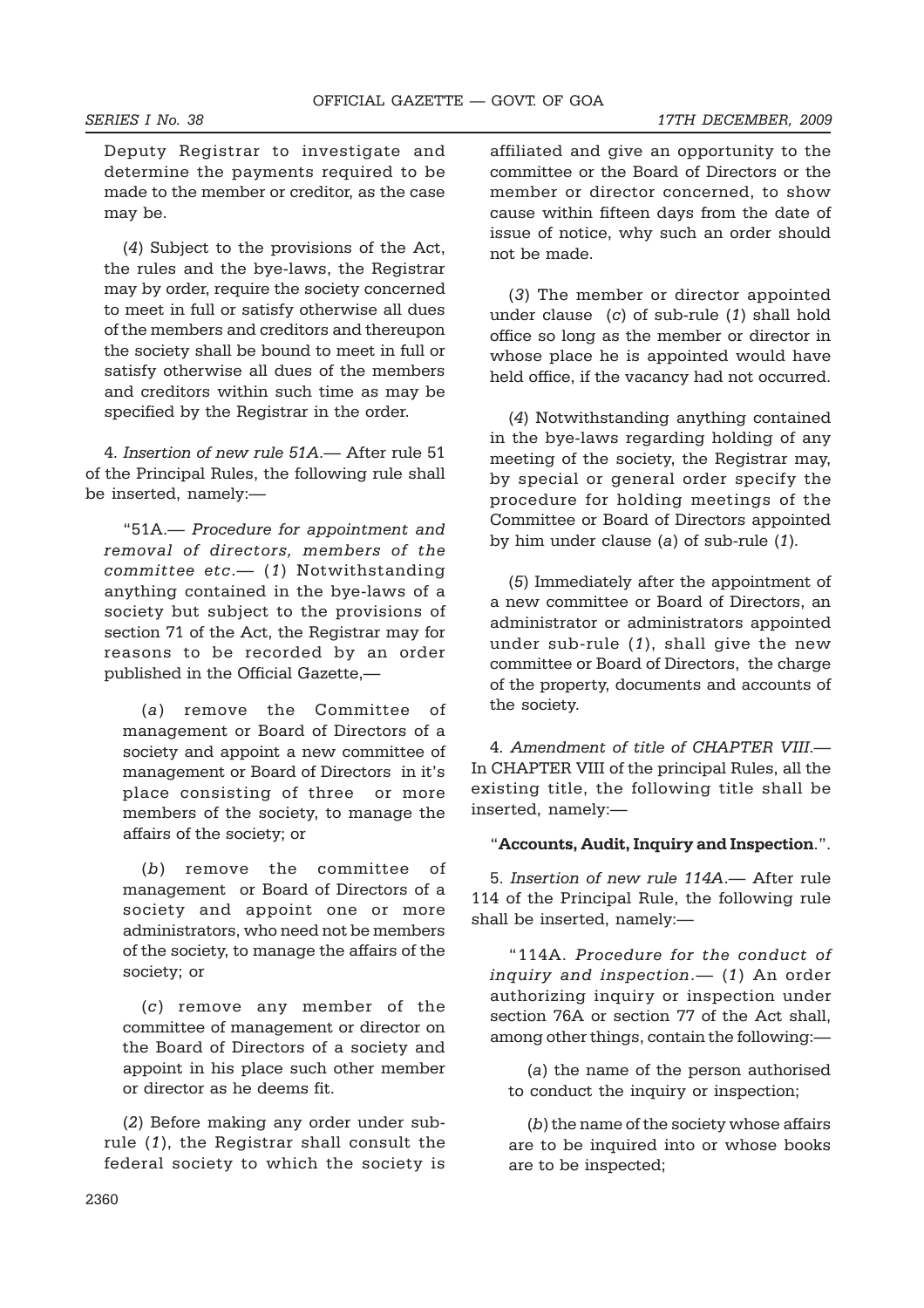(*c*) the specific point or points on which the inquiry or inspection is to be made, the period within which the inquiry or inspection is to be completed and report submitted to the Registrar;

(*d*) any other matter relating to the inquiry or inspection.

(*2*) A copy of every order authorizing inquiry or inspection under section 76A or section 77 of the Act shall be supplied to the federal society or societies to which the society in respect of which the order is issued, is affiliated.

(*3*) If the inquiry or inspection cannot be completed within the time specified in the order referred to in sub-rule (*1*) the person conducting the inquiry or inspection shall submit a report stating the reasons for the failure to complete the inquiry or inspection within the time specified in the order and the Registrar shall hold the inquiry or inspection himself or entrust it to some other person as he deems fit, so however that the inquiry shall be completed within a period of four months from the date of ordering the inquiry as specified in sub-section (*4*) of Section 77 of the Act.

(*4*) On receipt of the order referred to in sub- -rule (*1*), the person authorised to conduct the inquiry or inspection shall proceed to examine the relevant books of accounts and other documents in possession of the society or any of it's officers, agents or servants and obtain such information or explanation from any such officers, directors, agents or servants of the society in regard to the transaction and working of the society as he deems necessary for the conduct of such inquiry or inspection.

(*5*) The person authorised to conduct the inquiry or inspection shall submit his report to the Registrar, on all the points mentioned in the order referred to in sub-rule (*1*). The report shall contain his findings and the reasons therefor supported by such documentary or other evidence as recorded by him during the

course of his inquiry or inspection. He shall also specify in his report the costs of the inquiry or inspection together with reasons and recommend to the Registrar the manner in which the entire costs or a part thereof may be apportioned amongst the parties specified in sub-section (*1*) of section 77 of the Act. The Registrar shall pass such order thereon as may be considered just after giving a reasonable opportunity of being heard to the person or persons concerned.

(*6*) The cost of the inquiry or inspection apportioned by the Registrar under sub-rule (*5*) shall be recovered as provided in sub-rule (*4*) of rule 114. The Registrar may direct that such costs or any part thereof shall be paid from the funds of the society.

6. *Substitution of CHAPTER IX*.— For CHAPTER IX of the Principal Rules, the following Chapter shall be substituted, namely:—

### "CHAPTER IX

### Disputes and Arbitration

115. *Reference of dispute*.— A reference of a dispute under section 83 shall be made in writing to the Registrar in Form "N" hereto wherever necessary, the Registrar may require the party referring the dispute to him to produce a certified copy of the relevant records on which the dispute is based and such other statements or records, as may be required by him, before proceeding with the consideration of such reference.

116. *Appointment of Registrar's nominee or board of nominees*.— (*1*) The Registrar may, by general or special order notified in the Official Gazette, appoint any person to be his nominee for deciding disputes arising in anyone or more societies situated in such area and for such period as may be specified in the order.

(*2*) The Registrar may, by order in the Official Gazette, appoint a Board of Nominees consisting of two or more nominees appointed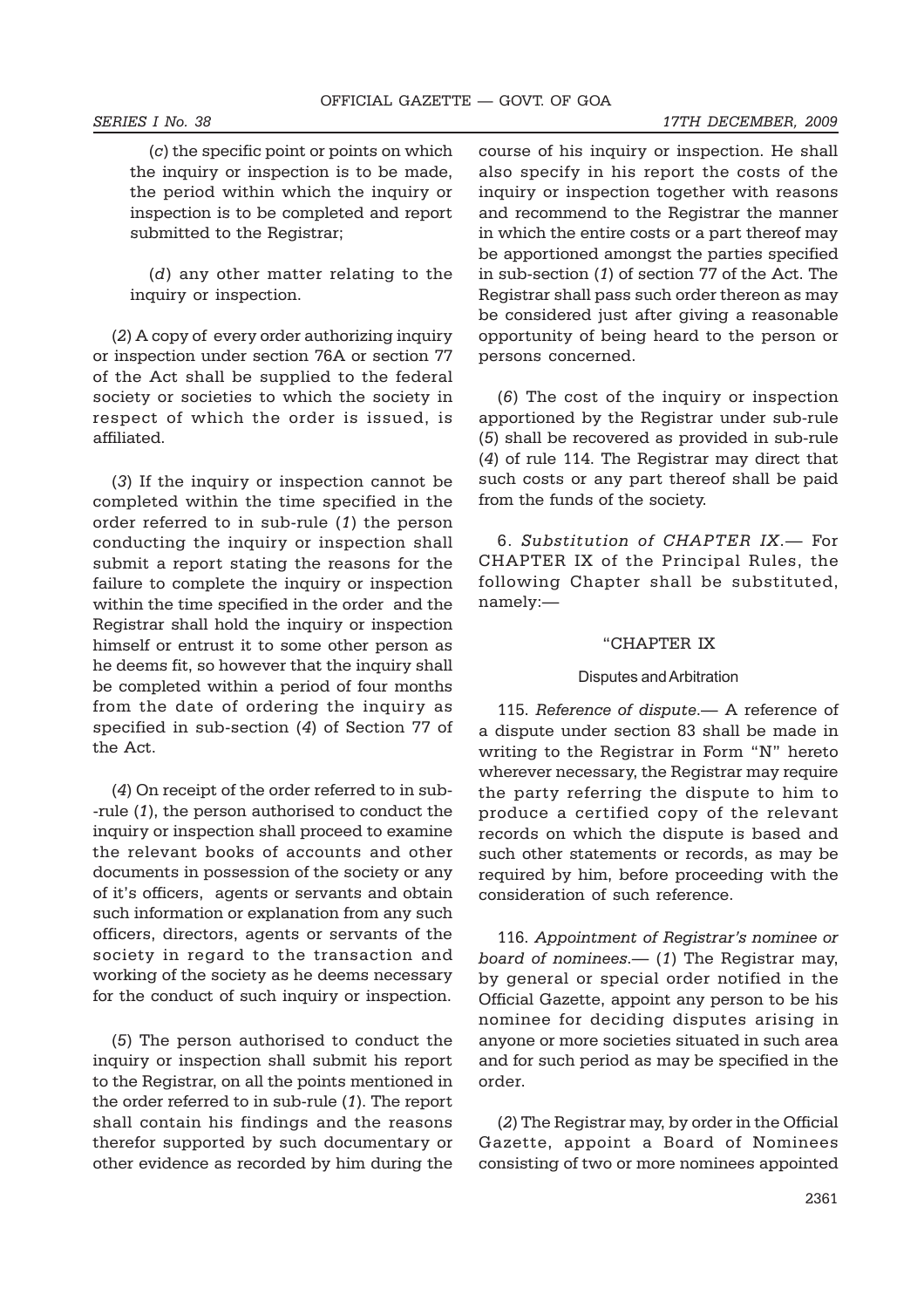under sub-rule (*1*), for deciding disputes arising in anyone or more societies within such area and for such period as may be specified in the order.

(*3*) Where a Board of Nominees is appointed under sub-rule (*2*), one of the nominees on the board shall be appointed by the Registrar to be the Chairman of the Board, who shall fix the date, time and place of hearing disputes referred to the board and carry out the necessary correspondence in connection with the disposal of such disputes.

117. *Procedure for hearing and decision of disputes*.— (*1*) When any dispute is referred to the Registrar's nominee or to a Board of Nominees for decision and is not decided by him or it within two months or such further period as the Registrar may allow, the Registrar may withdraw the dispute from the nominee or, as the case may be, the Board of Nominees and decide the dispute himself or refer it again to another nominee or a Board of Nominees for decision.

(*2*) The Registrar or his nominee or the Board of Nominees shall record in English or in Marathi or in Konkani or in Hindi the evidence of the parties to the dispute and witnesses who attend, and upon the evidence so recorded, and upon consideration of any documentary evidence produced by either party, a decision in writing shall be given. Such decision shall be pronounced either at once or on some future date of which due notice shall be given to the parties.

(*3*) Where any party duly summoned to attend the proceeding fails to appear, the dispute may be decided exparte.

(*4*) In deciding the dispute, where there is no unanimous decision, the opinion of the majority of the Board of Nominees shall prevail. Where the opinion of the nominees on the board is equally divided, the opinion of the Chairman of the Board shall prevail.

(*5*) Any award made, decision given or order passed by the Registrar's nominee or Board of Nominees or a person authorised under section 76A, shall be sent by him or by the Chairman of the Board with all the papers and proceedings of the dispute to the Registrar within 15 days from the date on which it is made, given or passed.

118. *Summonses, notices and fixing of dates, place, etc. in connection with the disputes*.— (*1*) The Registrar, his nominee, or the Chairman of the Board of Nominees may issue summonses or notices at least fifteen days before the date fixed for hearing of the dispute requiring,—

(*i*) the attendance of the parties to the dispute and of witnesses, if any; and

(*ii*) the production of all books and documents relating to the matter in dispute.

(*2*) Summonses or notices issued by the Registrar or his nominee or the Chairman of the Board of Nominees may be served through any employee of the Co-operative Department or of Federal Society or through the Chairman or Secretary of the society or by registered post with acknowledgement due. Every person or society to whom summonses or notices are sent for service shall be bound to serve them within a reasonable time.

(*3*) The officer serving summons or notice shall, in all cases in which summons or notice has been served, endorse or annexe or cause to be endorsed on or annexed to, the original summons or notice, a return stating the time when, and the manner in which, the summons or, as the case may be, notice was served and the name and address of the person (if any) identifying the person served and witnessing the delivery or tender of the summons or the notice.

(*4*) The officer issuing the summons or notice may examine the serving officer on oath or cause him to be so examined by officer through whom it is served and may make such further inquiry in the matter as he thinks fit and shall either declare that the summons or, as the case may be, notice has been duly served or order it to be served in such manner as he thinks fit.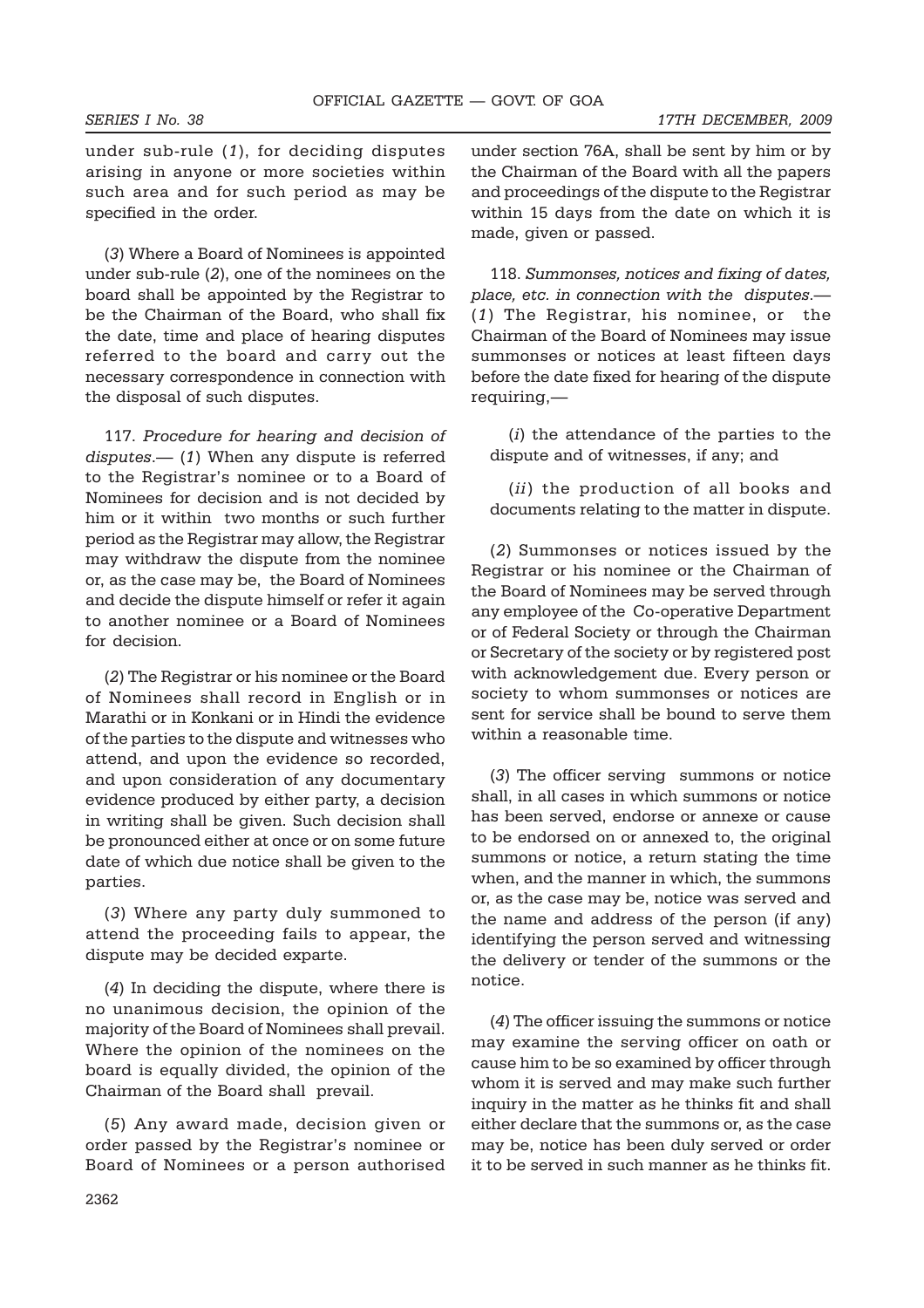(*5*) The mode of serving summonses and notices as laid down in sub-rules (*1*) to (*4*) shall *mutatis mutandis* apply to the service of summonses or notices,—

(*i*) issued by the Registrar or the person authorised by him, when acting under section 76A or 77,

(*ii*) issued by an auditor, when acting under section 74, or

(*iii*) issued by a liquidator, when acting under section 95.

119. *Investigation of claims and objections against any attachment*.— Where any claim or objection has been preferred against the attachment of any property under section 88 on the ground that such property is not liable to such attachment, the Registrar, his nominee or Board of Nominees shall investigate into claim or objection and dispose it of on merits:

Provided that, no such investigation shall be made when the Registrar or his nominee or Board of Nominees considers that the claim or objection is frivolous.

120. *Procedure for the custody of property attached under section 88*.— (*1*) Where the property to be attached is movable property, other than agricultural produce, in the possession of the debtor, the attachment shall be made by actual seizure and the attaching officer shall keep the property in his own custody or in the custody of one of his subordinates, or of a Receiver, if one is appointed under sub-rule (2) and shall be responsible for the due custody thereof:

Provided that, when the property seized is subject to speedy and natural decay, or when the expense of keeping it in custody is likely to exceed it's value, the attaching officer may sell it at once.

(*2*) Where it appears to the officer ordering conditional attachment under section 88 to be just and convenient, he may appoint a Receiver for the custody of the movable property attached under that section and his duties and liabilities shall be identical with those of a Receiver appointed under order XL in the First Schedule to the Code of Civil Procedure, 1908 (5 of 1908) or any other law for the time being in force.

(*3*)(*a*) Where the property to be attached is immovable, the attachment shall be made by an order prohibiting the debtor from transferring or charging the property in any way and promising all persons from taking any benefit from such transfer or charge.

(*b*) The order shall be proclaimed at some place on or adjacent to such property by beat of drum or other customary mode, and a copy of the order shall be fixed on a conspicuous place in the village and where the property is land paying revenue to the Government, also in the offices of any Revenue Officer, Sub-Registrar and Village Panchayat within those jurisdiction the property is situated.

121. *Procedure for attachment and sale of property for realization of any security given by person in course of execution proceedings*.— The procedure laid down in rules 120 and 123 shall *mutatis mutandis* apply for attachment and sale of property for the realization of any security given by a person in the course of execution proceedings.

122. *Issue of proclamation prohibiting private transfers of property*.— The Registrar or liquidator when acting under clause (*a*) of section 91 shall, at the time of signing a certificate affecting any property, issue a proclamation in Form "O" and in the case of immovable property shall also forward a copy of the proclamation to any Revenue Officer, Sub-Registrar and Village Panchayat within whose jurisdiction the property is situated, who shall cause an entry about such certificate to be made in the Record of Rights.

123. *Procedure for execution of orders and awards*.— (*1*) Every order or award passed by the Registrar, or the person authorised by him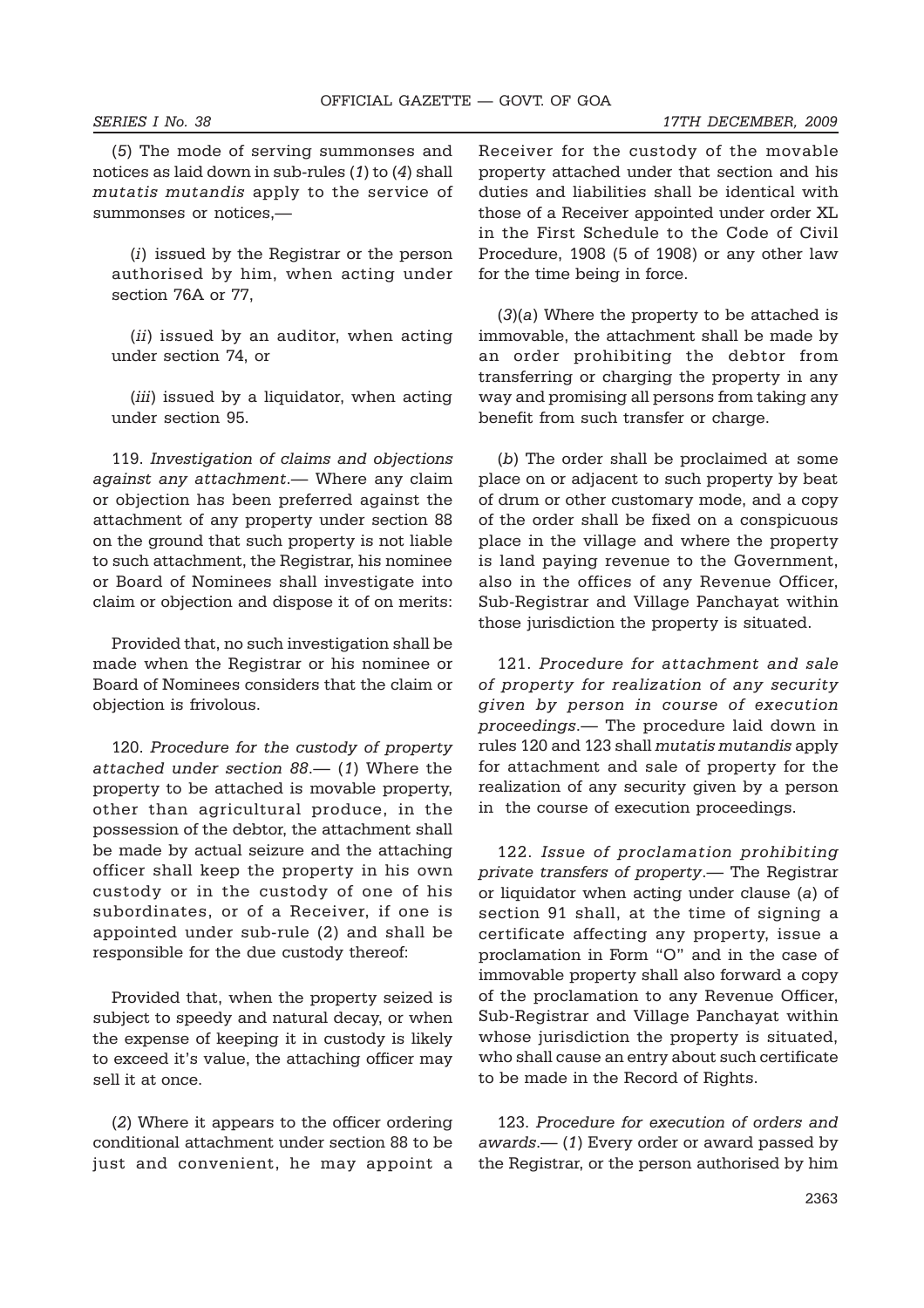*SERIES I No. 38 17TH DECEMBER, 2009*

or his nominee or Board of Nominees under sections 88 or 89 shall be forwarded by the Registrar to the society or to the party concerned with instructions that the society or, as the case may be, the party concerned should initiate execution proceedings forthwith according to the provisions of section 91.

(*2*) If the amount due under the award is not forthwith recovered, or the order there under is not carried out, it shall be forwarded to the Registrar with an application for execution alongwith all information required by the Registrar, for the issue of certificate under section 91. The applicant shall state whether he desires to execute the award by a Civil Court or through the appropriate authority as provided under section 91 or through the Registrar as provided under section 91D.

(*3*) On receipt of such application for execution, the Registrar shall forward the same to the proper authority for execution alongwith a certificate issued by him under section 91 and a proclamation issued under rule 122 in the manner specified therein.

(*4*) Every order passed in appeal under section 90 shall also be executed in the manner laid down in sub-rule (*2*) and (*3*).

124. *Execution of Decrees*.— (*1*) Any society or creditor holding a decree (hereinafter referred to as the "applicant") requiring the provisions of section 91D to be applied, shall apply to the Registrar, or an Officer mentioned in said section 91D within whose jurisdiction the debtor resides or the property of the debtor is situated for the said purpose.

(*2*) Every such application shall be made in the form specified by the Registrar and shall be signed by the applicant and shall be accompanied by deposit, if required, at such scales as may be specified by a general or special order by the Registrar. When an application is submitted on behalf of a society, a copy of the resolution of the Board of Directors of the society authorizing the applicant to sign the application shall also accompany the application. The applicant may indicate whether he wishes to proceed against the immovable property mortgaged to the applicant or other immovable property or to secure the attachment of movable property.

(*3*) On receipt of such application, or when the Registrar is proceeding under rule 125, the correctness and genuineness of the particulars set forth in the application shall be verified with the records, if any, in the office of the Registrar and prepare a demand notice in writing in duplicate in the form specified by the Registrar, setting forth the name of the defaulter and the amount due and forward it to the Sale Officer, appointed by the Registrar, by general or special order, to attach and sell the property of defaulters or to execute any decree by attachment and sale of property.

(*4*) Unless the applicant has expressed a desire that proceedings should be taken in a particular order as laid down in sub-rule (*2*), execution shall ordinarily be taken in the following manner namely:—

(*i*) movable property of the defaulter shall be first proceeded against, but this shall not preclude the immovable property being proceeded against simultaneously in case of necessity;

(*ii*) if there is no movable property, or if the sale proceeds of the movable property, or properties attached and sold are insufficient to meet in full the demand of the applicant, the immovable property mortgaged to the applicant, or other immovable property belonging to the defaulter may be proceeded against.

(*5*) In the seizure and sale of movable property, the following rules shall be observed:—

(*a*) The Sale Officer shall, after giving previous notice to the applicant, proceed to the village or place where the defaulter resides or the property to be distrained is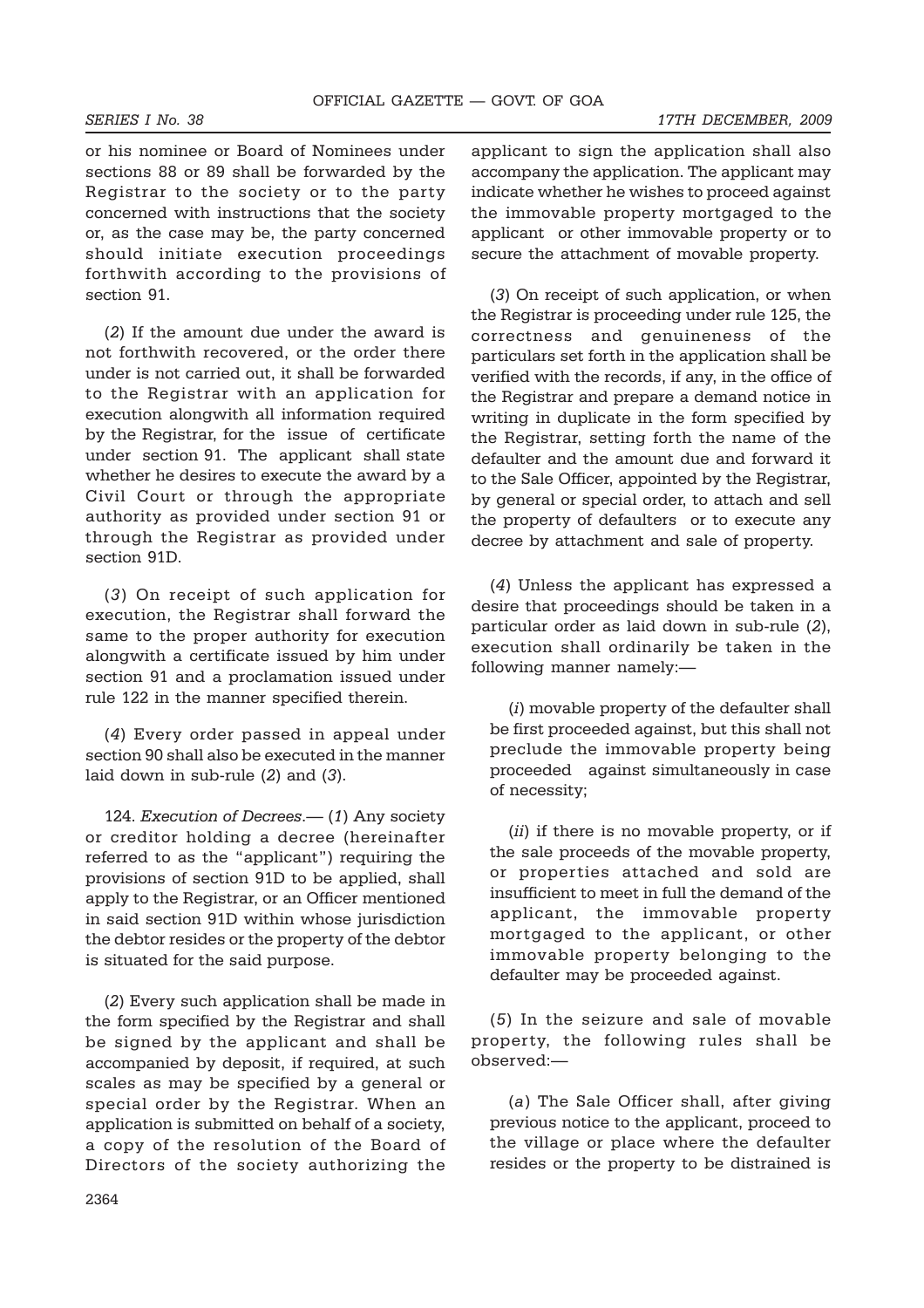situated and serve a demand notice upon the defaulter if he is present. If the amount due together with the expenses be not at once paid, the Sale Officer shall make the distress and shall immediately deliver to the defaulter a list or inventory of the property distrained and an intimation of place, day and hour at which the distrained property will be brought to sale if the amount due are not previously discharged. If the defaulter is absent, the Sale Officer shall serve the demand notice on some adult male member of his family, or on his authorised agent, or when such service cannot be effected, shall affix a copy of the demand notice on some conspicuous part of his residence. He shall then proceed to make the distress and shall affix the list of the property attached on the usual place of residence of the defaulter endorsing thereon the place where the property may be lodged or kept and an intimation of the place, day and hour of sale.

(*b*) After a distress is made, the Sale Officer may arrange for the custody of the property attached with the applicant or otherwise. If the Sale Officer requires the applicant to undertake the custody of the property, he shall be bound to do so and any loss incurred owing to his negligence shall be made good by the applicant. If the attached property is live-stock, the applicant shall be responsible for providing the necessary food therefor. The Sale Officer may, at the instance of the defaulter or of any person claiming an interest in such property, leave it in the village or place where it was attached, in charge of such defaulter or such person, if he enters into a bond in the form specified by the Registrar with one or more sufficient sureties for the production of the property as and when called for.

(*c*) The distress shall be made after sunrise and before sunset and not at any other time.

(*d*) The distress levied shall not be excessive, that is to say, the property distrained shall as nearly as possible be proportionate to the sum due by the defaulter together with interest and all expenses incidental to the distraint, detention and sale.

(*e*) If the crops or ungathered products of the land belonging to a defaulter are attached, the Sale Officer may cause them to be sold when fit for reaping or gathering, or at his option may cause them to be reaped or gathered in due season and stored in proper place until sold. In the latter case, the expenses of reaping or gathering and storing such crops or products shall be defrayed by the owner upon his redeeming the property or from the proceeds of the sale in the event of it's being sold.

(*f*) The Sale Officer shall not work the bullocks or cattle, or make use of the goods or effects distrained, and he shall provide the necessary food for the cattle or livestock. The expenses incurred by the Sale Officer for providing necessary food for the cattle or livestock shall be defrayed by the owner upon his redeeming the property or from the proceeds of the sale in the event of it's being sold.

(*g*) It shall be lawful for the Sale Officer to force open any stable, cow house, granary, godown, out house or other building and he may also enter any dwelling house, the outer door of which may be open and may break open the door of any room in such dwelling house for the purpose of attaching property belonging to a defaulter and lodged therein, provided always that it shall not be lawful for the Sale Officer to break open or enter apartment in such dwelling house appropriated for the zenana or residence of women except as hereinafter provided.

(*h*) Where the Sale Officer may have reason to believe that the property of defaulter is lodged within a dwelling house the outer door of which may be shut or within any apartments appropriated to women which by custom or usage are considered private, the Sale Officer shall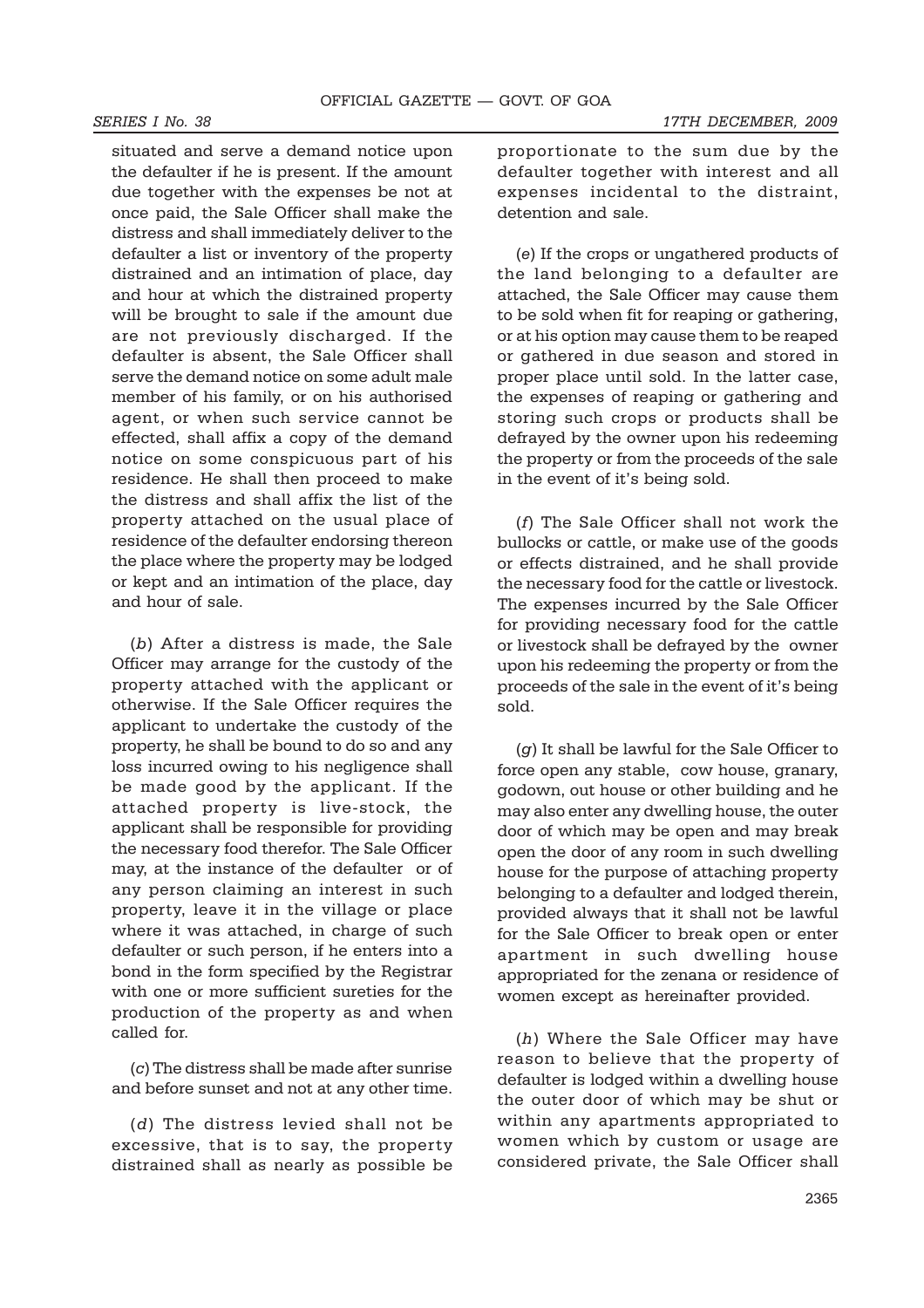report the fact to the officer-in-charge of the nearest police station. On such report, the officer-in-charge of the said police station shall send a police officer to the spot in the presence of whom the Sale Officer may force open the outer door of such dwelling house or break open the door of any room within the house except the room appropriated to women. The Sale Officer may also, in the presence of a police officer, after the notice given for the removal of women within a zenana, and after furnishing means for their removal in a suitable manner if they be women of rank, who, according to the customs or usage cannot appear in public, enter the zenana apartment for the purpose of distraining the defaulter's property, if any, deposited therein but such property, if found, shall be immediately removed from such apartments after which they shall be left free to the former occupants.

(*i*) The Sale Officer on the day previous to and on the day of sale cause proclamation of time and place of the intended sale to be made by beat of drum in the village in which the defaulter resides and in such other place or places as the Sale Officer may consider necessary to give due publicity to the sale. No sale shall take place until after the expiration of the period of fifteen days from the date on which the sale notice has been served or affixed in the manner laid down in clause (*a*) of this sub-rule:

Provided that where the property seized is subject to speedy and natural decay, or where the expenses of keeping it in custody is likely to exceed it's value, the Sale Officer may sell it, at any time, before the expiry of the said period of fifteen days, unless the amount due is sooner paid.

(*j*) At the appointed time, the property shall be put in one or more lots, as the Sale Officer may consider advisable and shall be disposed of to the highest bidder:

Provided that it shall be open to the Sale Officer to decline to accept the highest bid where the price offered appears to be unduly low or for other adequate reasons:

Provided further that, the Sale Officer may, in his discretion, adjourn the sale to a specified day and hour recording his reasons for such adjournment. Where the sale is so adjourned for a longer period than seven days, a fresh proclamation under clause (*i*) shall be made unless the defaulter consents to waive it.

(*k*) The property sold shall be paid for in cash at the time of sale, or as soon thereafter as the Sale Officer shall appoint, and the purchaser shall not be permitted to carry away any part of the property until he has paid for it in full. Where the purchaser fails in the payment of purchase money, the property shall be resold.

(*l*) Where the proceeds from the sale of the property exceeds the amount due from the debtor, the excess amount, after deducting the interest and the expenses of process and other charges, shall be paid to the defaulter.

(*m*) Where prior to the day fixed for sale, the defaulter or any person acting on his behalf or any person claiming an interest in the property attached, pays the full amount due including interest, batta and other costs incurred in attaching the property, the Sale Officer shall cancel the order of attachment and release the property forthwith.

(*n*) The movable properties exempted from attachment by the proviso to section 60 of the Code of Civil Procedure, 1908 (5 of 1908) shall not be liable to attachment or sale under these rules.

(*6*) Where the movable property to be attached is the salary or allowances or wages of a public officer or a railway servant or a servant of a local authority or a firm or a company, the Registrar or Officer mentioned in section 91D may, on receiving a report from the Sale Officer, order that the amount shall subject to the provisions of section 60 of the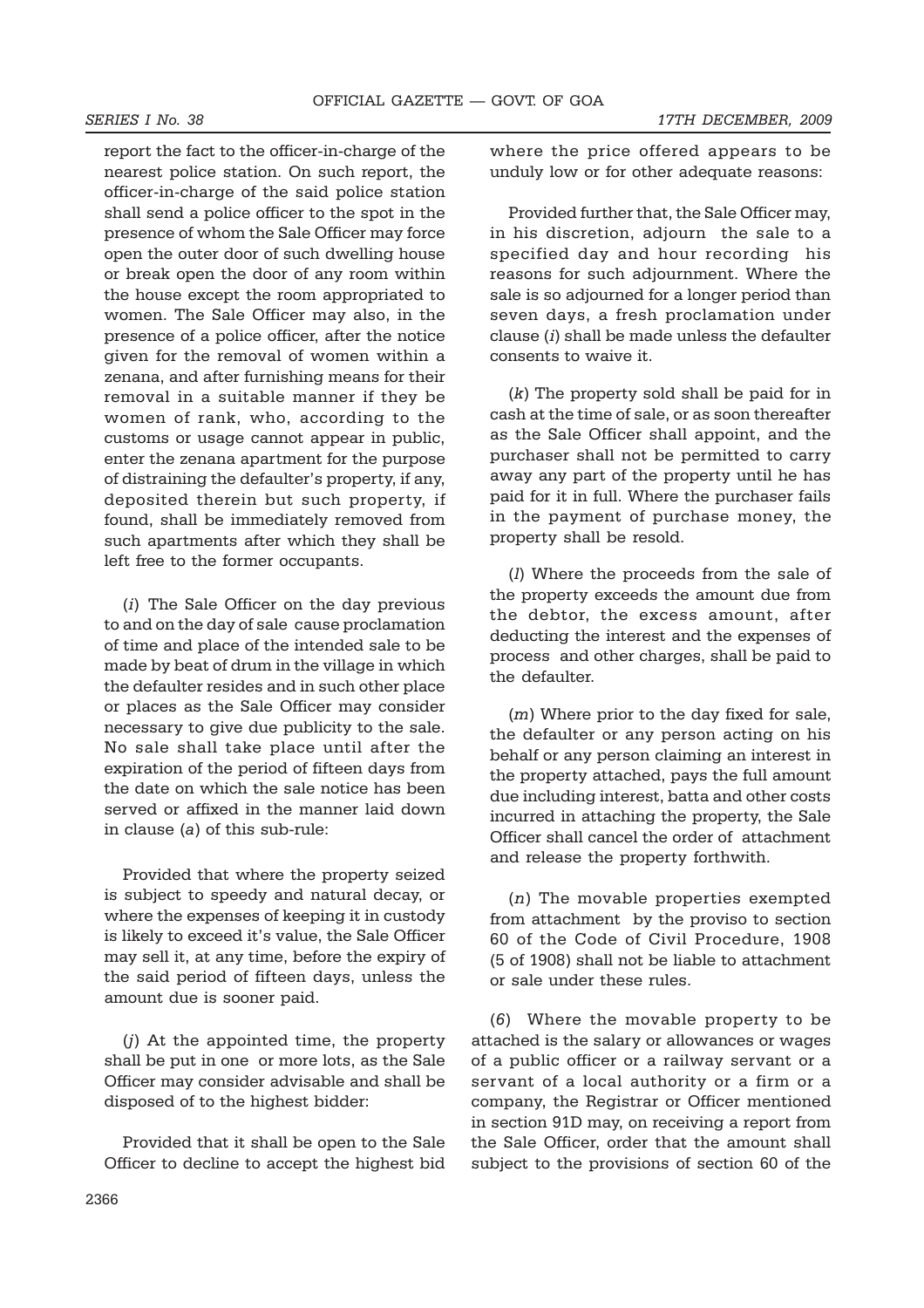*SERIES I No. 38 17TH DECEMBER, 2009*

Code of Civil Procedure 1908 (5 of 1908), be withheld from such salary or allowances or wages either in one payment or by monthly installments as the Registrar or such Officer may direct and upon the receipt of the order, the officer or the other person whose duty is to disburse such salary or allowance or wages shall withhold and remit to the Sale Officer, the amount due under the order or the monthly installment, as the case may be.

(*7*)(*i*) Where the property to be attached consists of the share or interest of the defaulter in movable property belonging to him and another as co-owners, the attachment shall be made by a notice to the defaulter, prohibiting him from transferring the share or interest or charging it in any way.

(*ii*) Where the property to be attached is a negotiable instrument not deposited in Court, nor in the custody of a public officer, the attachment shall be made by actual seizure and the instrument shall be brought to the office of the Officer ordering the attachment and be held subject to his further orders.

(*iii*) Where the property to be attached is in the custody of any Court or Public Officer, the attachment may be made by a notice to such Court or Officer, requesting that such property and any interest or dividend becoming payable thereon may be held subject to the further demands of the Officer issuing the notice:

Provided that, where such property is in the custody of a Court or Recovery Officer of another district, any question of title or priority arising between the applicant and any other person not being the defaulter claiming to be interested in such property by virtue of any assignment, attachment or otherwise shall be left to be determined by such Court or Recovery Officer, as the case may be.

(*8*)(*i*) Where the property to be attached is a decree either for the payment of money or for sale in enforcement of a mortgage or charge,

the attachment shall be made, if the decree sought to be attached was passed by the Registrar or by a nominee or Board of Nominees to whom a dispute was referred by the Registrar under section 86, then by the order of the Registrar.

(*ii*) Where the Registrar makes an order under clause (*i*), he shall, on the application of the applicant who has attached the decree, proceed to execute the attached decree and apply the net proceeds in satisfaction of the decree sought to be executed.

(*iii*) The holder of a decree sought to be executed by the attachment of another decree of the nature specified in clause (*i*), shall be deemed to be the representative of the holder of the attached decree and to be entitled to execute such attached decree in any manner for the holder thereof.

(*iv*) Where the property to be attached in execution of a decree is a decree other than a decree of the nature referred to in clause (*i*), the attachment shall be made by the issue of a notice by the Registrar or Officer mentioned in section 91D, to the holder of such decree, prohibiting him from transferring or charging the same in any way.

(*v*) The holder of a decree attached under this sub-rule shall give the Officer executing the decree such information and aid as may reasonably be required.

(*vi*) On the application of the holder of a decree sought to be executed by the attachment of another decree, the Officer making an order of attachment under this sub- -rule shall give notice of such order to the judgment debtor bound by the decree attached; and no payment or adjustment of the attached decree made by the judgment debtor in contravention in such order after receipt of notice thereof, either through the Recovery Officer or otherwise, shall be recognized so long as the attachment remains in force.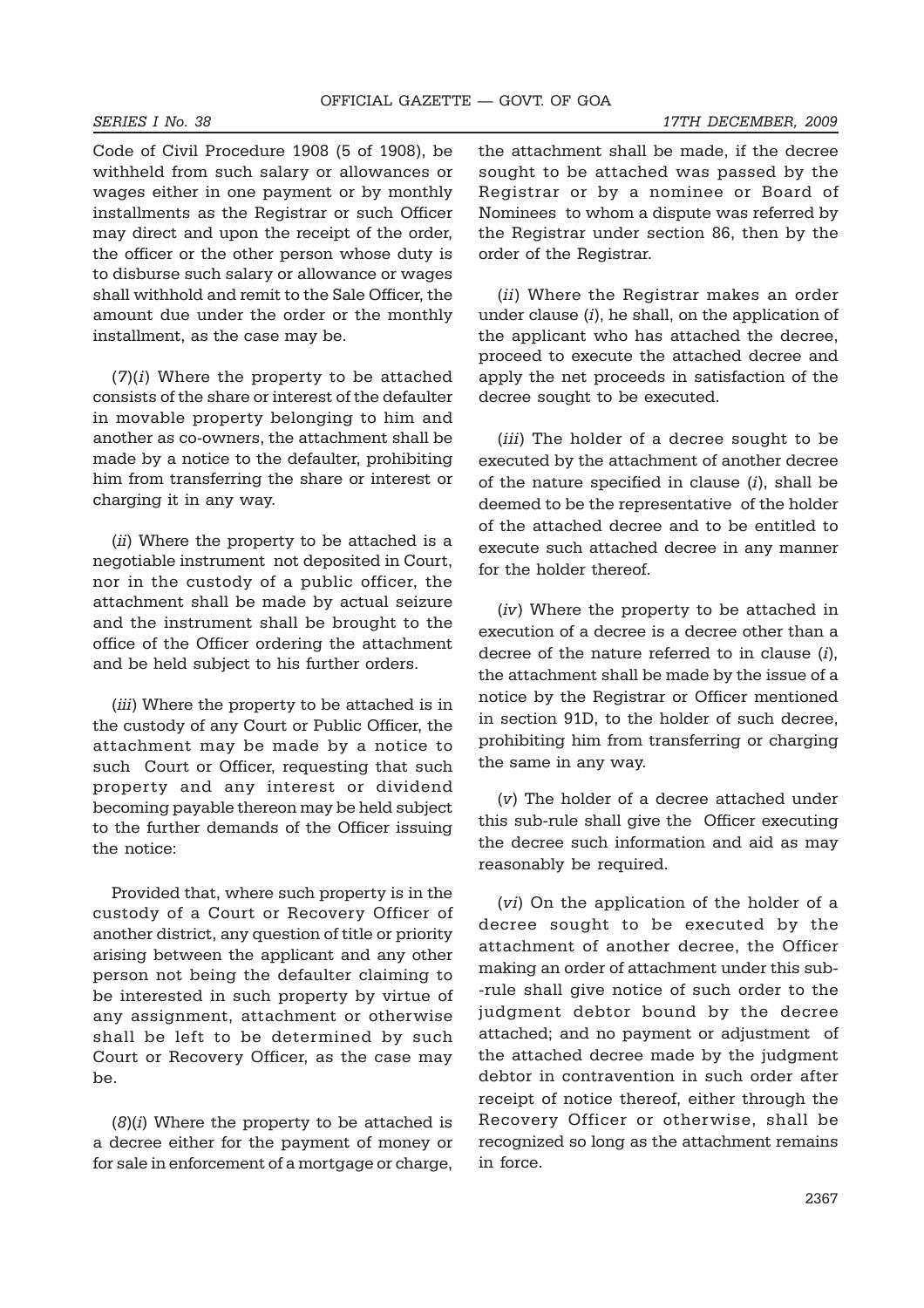(*9*) Where the movable property to be attached is,—

(*a*) a debt due to the defaulter in question,

(*b*) a share in the capital of a corporation or a deposit invested therein, or

(*c*) other movable property not in the possession of the defaulter, except property deposited in, or in the custody of, any Civil Court, the attachment shall be made by a written order signed by the Registrar or the Officer mentioned in section 91D of the Act, prohibiting,—

(*i*) in the case of a debt, the creditor from recovering the debt and the debtor from making payment thereof;

(*ii*) in the case of a share or a deposit, the person in whose name the share or the deposit may be standing, from transferring the share or deposit or receiving any dividend or interest thereon; and

(*iii*) in the case of any other movable property, the person in possession of it from giving it over to the defaulter.

A copy of such order shall be sent in the case of the debt to the debtor, in the case of the share or deposit, to the proper officer of the corporation and in the case of any other movable property to the person in possession of such property. As soon as the debt referred to in clause (*a*) or the deposit referred to in clause (*b*) matures, the Registrar or officer mentioned in section 91D of the Act, may direct the person concerned to pay the amount to him. Where the share is not withdrawable, the Registrar or the said Officer shall arrange for its sale through a broker. Where the share is withdrawable, it's value shall be paid to the Registrar or to the said officer or to the party referred to in clause (*c*). The person concerned shall place it in the hands of the Registrar or said Officer as it becomes deliverable to the debtor.

(*10*) Immovable property shall not be sold in execution of a decree unless such property has been previously attached:

Provided that where the decree has been obtained on the basis of a mortgage of such property, it shall not be necessary to attach it.

(*11*) In the attachment and sale or sale without attachment of immovable property, the following rules shall be observed:—

(a) The application presented under sub- -rule (*2*) shall contain a description of the immovable property to be proceeded against, sufficient for it's identification and in case such property can be identified by boundaries or numbers in a record of settlement of survey, the specification of such boundaries or numbers and the specification of the defaulter's share or interest in such property to the best of the belief of the applicant and so far as he has been able to ascertain it.

(*b*) The demand notice issued by the Registrar or by the Officer mentioned in section 91D under sub-rule (*3*) shall contain the name of the defaulter, the amount due, including the expenses, if any, and the batta to be paid to the person who shall serve the demand notice, the time allowed for payment and in case of non-payment, the particulars of the properties to be attached and sold or to be sold without attachment, as the case may be. After receiving the demand notice, the Sale Officer shall serve or cause to be served a copy of the demand notice upon the defaulter or upon some adult male member of his family at his usual place of residence, or upon his authorized agent or, if such personal service is not possible, shall affix a copy thereof on some conspicuous part of the immovable property about to be attached and sold or sold without attachment, as the case may be:

Provided that, where the Registrar or Officer mentioned in section 91D of the Act is satisfied that defaulter with intent to defeat or delay the execution proceeding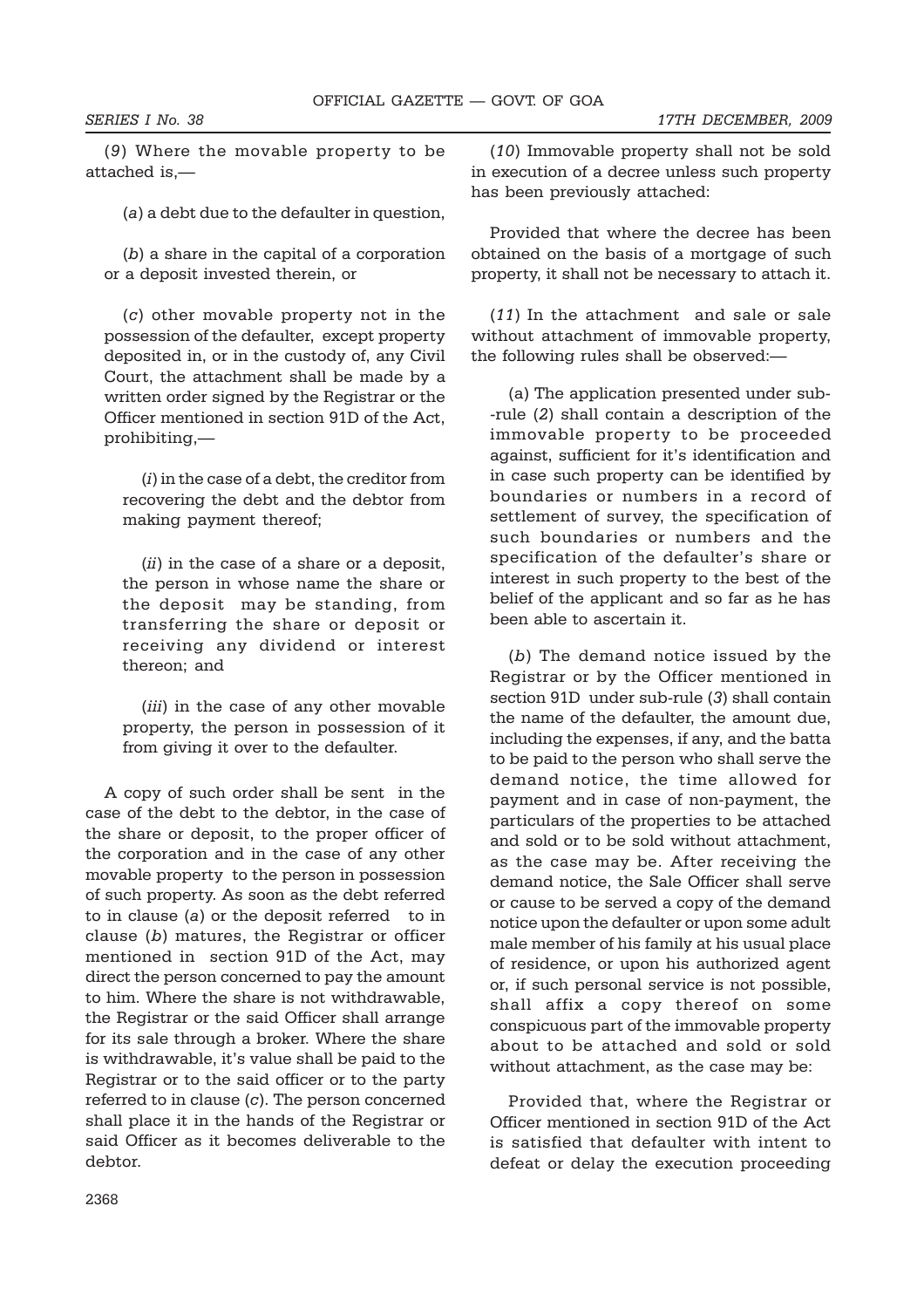against him is about to dispose of the whole or any part of his property, the demand notice issued by the Registrar or said Officer under sub-rule (*3*) shall not allow any time to the defaulter for payment of the amount due by him and the property of the defaulter shall be attached forthwith.

(*c*) If the defaulter fails to pay the amount specified in the demand notice within the time allowed, the Sale Officer shall proceed to attach and sell, or sell without attachment, as the case may be, the immovable property mentioned in the application for execution in the following manner.

(*d*) Where attachment is required before sale, the Sale Officer shall, if possible, cause a notice of attachment to be served on the defaulter personally. Where personal service is not possible, the notice shall be affixed in some conspicuous part of the defaulter's last known residence, if any. The fact of attachment shall also be proclaimed by beat of drum or other customary mode at some place on, or adjacent to, such property and at such other place or places as the Registrar or Officer as mentioned in section 91D of the Act may consider necessary to give due publicity to the sale. The attachment notice shall set forth that unless the amount due with interest and expenses be paid within the date therein mentioned, the property will be brought to sale. A copy of attachment notice shall be sent to the applicant. Where the Sale Officer so directs, the attachment shall also be notified by public proclamation in the Official Gazette.

(*e*) Proclamation of sale shall be published by affixing a notice in the office of the Registrar or Officer mentioned in section 91D of the Act and the taluka office at least thirty days before the date fixed for the sale and also by beat of drum in the village (on two consecutive days previous to the date of sale and on the day of sale prior to the commencement of the sale). Such

proclamation shall, where attachment is required before sale, be made after the attachment has been effected. Notice shall also be given to the applicant and the defaulter. The proclamation shall state the time and place of sale and specify as fairly and accurately as possible in the following manner:—

(*i*) the property to be sold;

(*ii*) any encumbrance to which the property is liable;

(*iii*) the amount for the recovery of which sale is ordered; and

(*iv*) every other matter which the Sale Officer considers material for a purchaser to know in order to judge the nature and value of the property.

(*f*) (i) When any immovable property is sold under these rules, the sale shall be subject to the prior encumbrances on the property, if any. The applicant shall, when the amount for the realization of which the sale is held exceeds Rs. 100/-, furnish to the Sale Officer within such time as may be fixed by him or by the Registrar or by the Officer mentioned in section 91D of the Act, an encumbrance certificate from the Registration Department for the period of not less than twelve years prior to the date of attachment of the property sought to be sold, or in cases falling under the proviso to sub-rule (*10*), prior to the date of the application for execution. The time for production of the encumbrance certificate may be extended at the discretion of the Sale Officer or the Registrar or Officer mentioned in section 91D of the Act, as the case may be, the sale shall be by public auction to the highest bidder:

Provided that it shall be open to the Sale Officer to decline to accept the highest bid where the price offered appears to be unduly low or for other adequate reasons: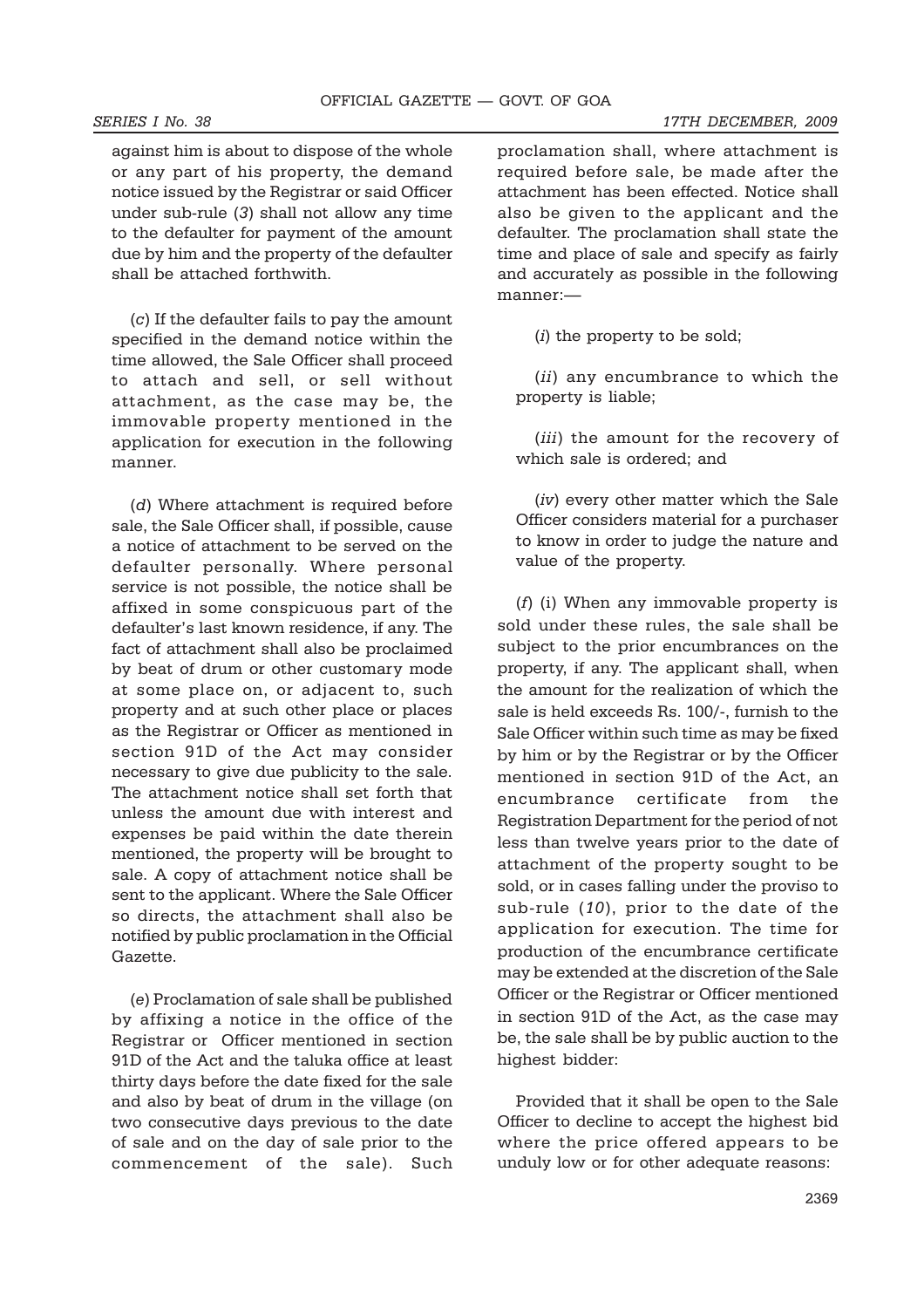Provided further that the Registrar or the Officer mentioned in section 91D of the Act or the Sale Officer may, in his discretion, adjourn the sale to a specified day and hour, recording his reason for such adjournment. Where a sale is so adjourned for the longer period than seven days, a fresh proclamation under clause (*e*) shall be made, unless the defaulter consents to waive it.

(*ii*) The sale shall be held after the expiry of not less than thirty days calculated from the date on which notice of the proclamation was affixed in the office of the Registrar or said Officer. The time and place of the sale shall be fixed by the Registrar or said Officer and the place of sale shall be the village where the property to be sold is situated or such adjoining prominent place of public resort as may be fixed by the Registrar or said Officer:

Provided also that in cases where an encumbrance certificate is not obtainable owing to the destruction of the connected records, an affidavit from the village Talathi or corresponding officer in regard to the encumbrances known to him supported by a certificate from the Registration Department that the encumbrance certificate cannot be granted owing to the destruction of the connected records, shall be accepted in place of an encumbrance certificate.

(*g*) A sum of money equal to 15 per cent of the price of the immovable property shall be deposited by the purchaser in the hands of the Sale Officer at the time of the purchase, and in default of such deposit, the property shall forthwith be resold:

Provided that where the applicant is the purchaser and is entitled to set off the purchase money under clause (*k*), the Sale Officer shall dispense with the requirements of this clause.

(*h*) The remainder of the purchase money and the amount required for the general stamp for the sale certificate shall be paid within fifteen days from the date of sale:

Provided that the time for payment of the cost of the stamp may, for good and sufficient reasons, be extended at the discretion of the Registrar or Officer mentioned in section 91D of the Act, upto thirty days from the date of sale:

Provided further that, in calculating the amounts to be paid under this clause, the purchaser shall have the advantage of any set off to which he may be entitled under clause (*k*).

(*i*)In default of payment within the period mentioned in the last preceding clause (h) the deposit may, if the Registrar or such Officer thinks fit, after defraying the expenses of the sale, be forfeited to the Government and the defaulting purchaser shall forfeit all claims to the property or to any part of the sum for which it may subsequently be sold.

(*j*)Every resale of immovable property in default of payment of the amounts mentioned in clause (*h*) within the period allowed for such payment, shall be made after the issue of a fresh proclamation in the manner and for the period here in before specified for the sale.

(*k*) Where an applicant purchases the property, the purchase money and the amount due on the decree shall be set off against one another, and the Sale Officer shall enter up satisfaction of the decree in whole or in part accordingly.

(*12*) Where prior to the date fixed for a sale, the defaulter or any person acting on his behalf or any person claiming an interest in the property sought to be sold, tenders payment of the full amount due together with interest, batta and other expenses incurred in bringing the property to sale including the expenses of attachment if any, the Sale Officer shall forthwith release the property after cancelling, where the property has been attached, the order of attachment.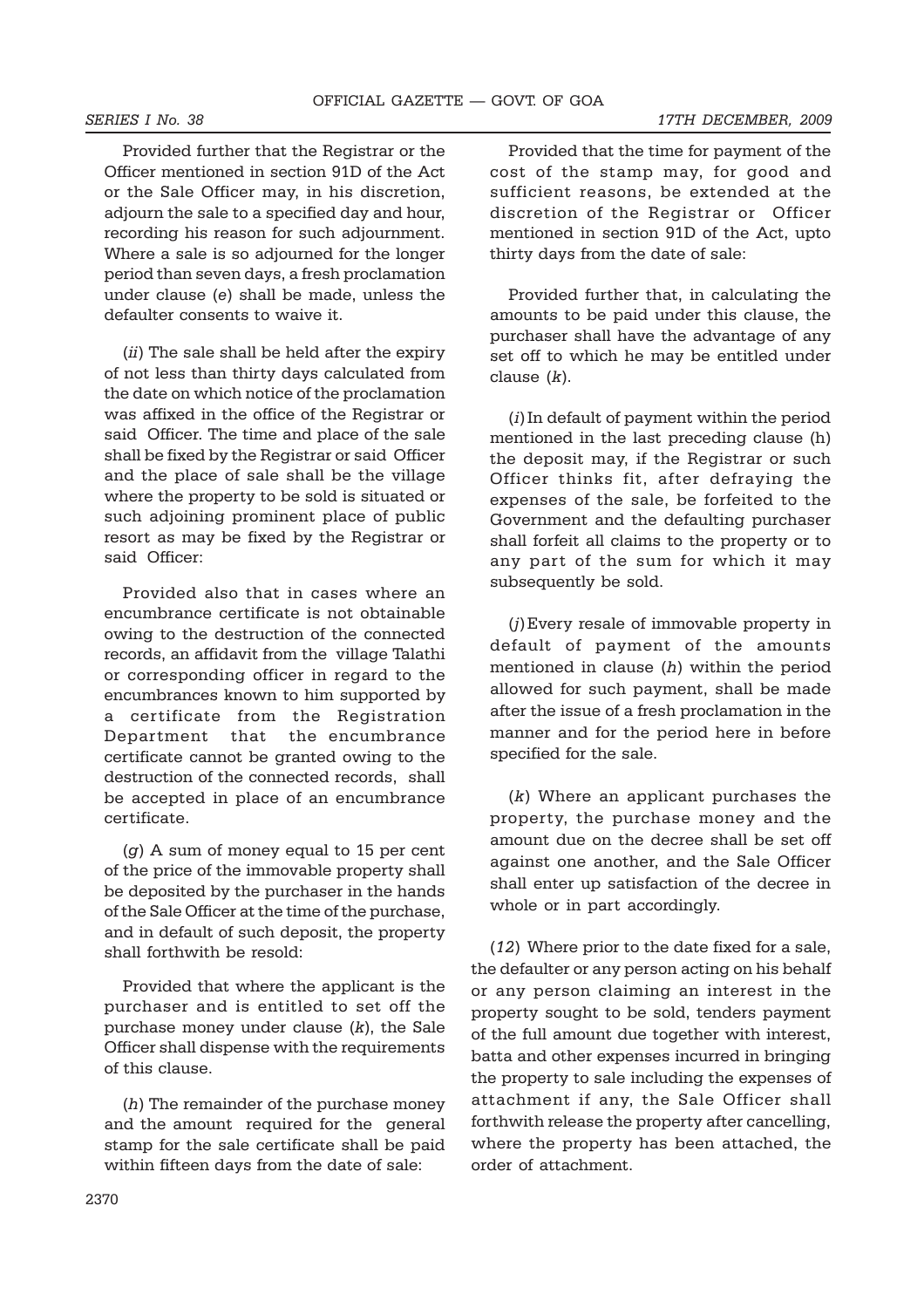(*13*) (*i*) Where immovable property has been sold by the Sale Officer, any person either owing such property or holding any interest therein by virtue of a title acquired before such sale may apply to have the sale set aside on his depositing with the Registrar or Officer mentioned in section 91D of the Act,—

(*a*) for payment to the purchaser, sum equal to five percent of purchase money and

(*b*) for payment to the applicant, the amount of arrears specified in the proclamation of sale as that for the recovery of which the sale was ordered together with interest thereon and the expense of attachment, if any, and sale and other costs due in respect of such amount less, amount which may since the date of such proclamation have been received by the applicant.

(*ii*) If such deposit and application are made within thirty days from the date of sale, the Registrar or Officer mentioned in section 91D of the Act, shall pass an order setting aside the sale and shall repay to the purchaser, the purchase money so far as it has been deposited, together with the 5 per cent of such purchase money deposited by the applicant:

 Provided that, if more persons than one have made deposit and application under this sub-rule, the application of the first depositor to the officer authorized to set aside the sale, shall be accepted.

(*iii*) If a person applies under sub-rule (*14*) to set aside the sale of immovable property, he shall not be entitled to make any application under this sub-rule.

(*14*)(*i*) At any time within thirty days from the date of the sale of immovable property, the applicant or any person entitled to share in a rateable distribution of the assets or whose interests are affected by the sale, may apply to the Registrar or Officer mentioned in section 91D of the Act, to set aside the sale on the ground of a material irregularity or mistake or fraud in publishing or conducting it:

Provided that no sale shall be set aside on the ground of irregularity or fraud unless the Registrar or such Officer is satisfied that the applicant has sustained substantial injury by reason of such irregularity, mistake or fraud.

(*ii*) If the application be allowed, the Registrar or such Officer shall set aside the sale and may direct a fresh one.

(*iii*) On the expiration of thirty days from the date of sale, if no application to have the sale set aside is made or if such application has been made and rejected, the Registrar or Officer mentioned in section 91D of the Act, shall make an order confirming the sale:

Provided that, if he shall have reason to believe that the sale ought to be set aside notwithstanding that no such application has been made or on grounds other than those alleged in any application which has been made and rejected, he may, after recording his reasons in writing, set aside the sale.

(*iv*) Wherever the sale of any immovable property is not so confirmed or is set aside, the deposit or the purchase money, as the case may be, shall be returned to the purchaser.

(*v*) After the confirmation of any such sale, the Registrar or Officer mentioned in section 91D of the Act, shall grant a certificate of sale bearing his seal and signature to the purchaser, and such certificate shall state the property sold and the name of the purchaser.

(*15*) It shall be lawful for the Sale Officer to sell the whole or any portion of the immovable property of a defaulter in discharge of money due:

Provided that, so far as may be practicable, no larger section or portion of immovable property shall be sold than may be sufficient to discharge the amount due with interest and expenses of attachment, if any, and sale.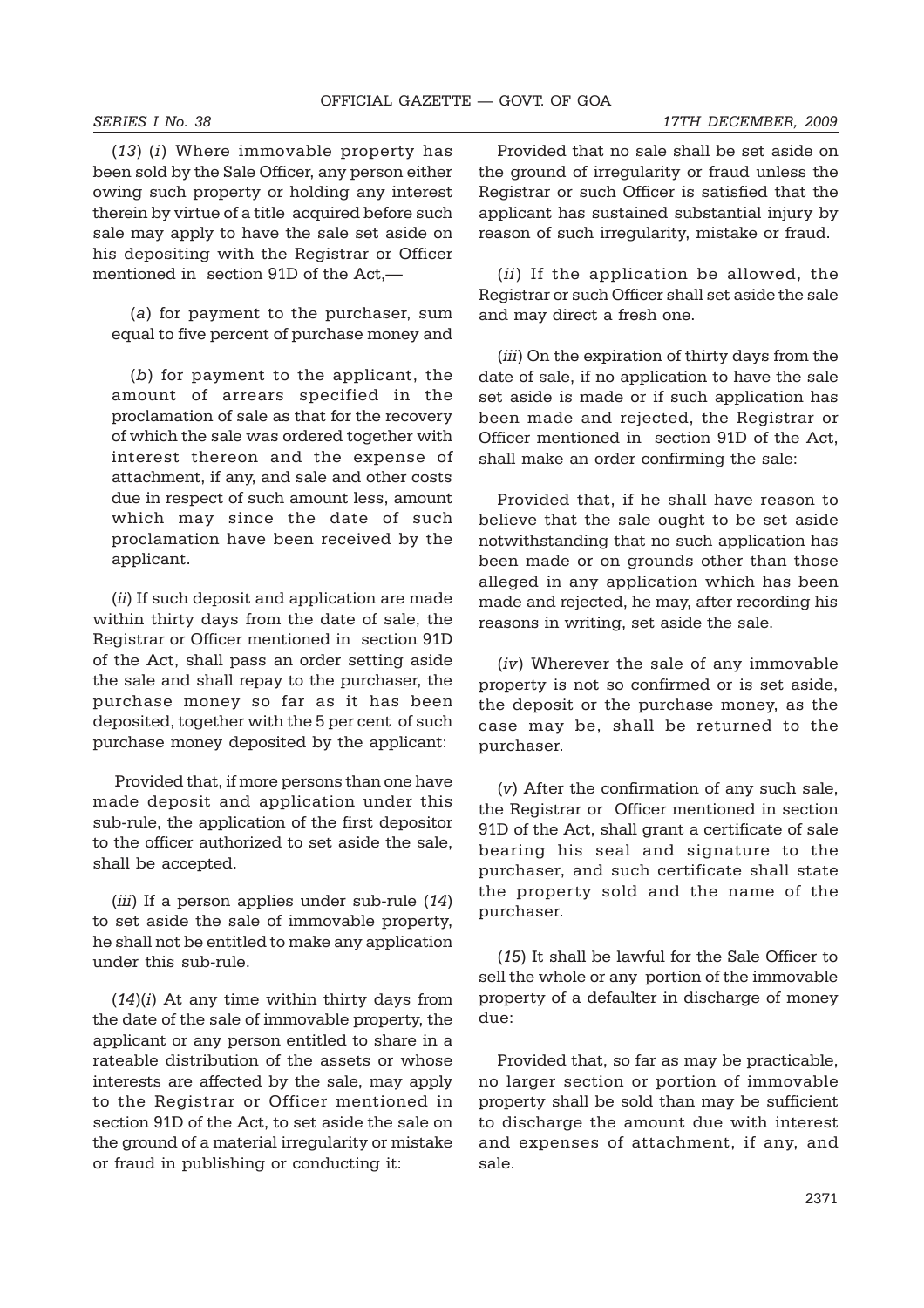(*16*) Persons employed in serving notice or in other process under these rules shall be entitled to batta at such rates as may, from time to time, be fixed by the Recovery Officer/ /Registrar.

(*17*) Where the cost and charges incurred in connection with attachment and sale of movable property or the attachment and sale or sale without attachment of immovable property under this rule, exceeds the amount of the cost deposited by the applicant, such excess shall be deducted from the sale proceeds of the property sold or the moneys paid by the defaulter, as the case may be, and the balance shall be made available to the applicant.

(*18*) Every person making a payment towards any money due for the recovery of which application has been made under this rule shall be entitled to a receipt for the amount signed by the Sale Officer or other officer empowered by the Registrar or by the Officer mentioned in the section 91D of the Act, in that behalf, such receipt shall state the name of the person making the payment and the subject matter in respect of which the payment is made.

(*19*)(*a*) Where any claim is preferred to, or any objection is made to, the attachment of any property attached under this rule on the ground that such property is not liable to such attachment, the Sale Officer shall investigate the claim or objection and dispose it of on merits:

Provided that no such investigation shall be made when the Sale Officer considers that the claim or objection is frivolous.

(*b*) Where the property to which the claim or objection relates has been advertised for sale, the Sale Officer may postpone the sale pending the investigation of the claim or objection.

(*c*) Where a claim or an objection is preferred, the party against whom an order is made may institute a suit to establish the right

which he claims to the property in dispute, but, subject to the result of such suit, if any, the order shall be final.

(*20*) (*i*) Any deficiency of price which may arise on a re-sale held under clause (*I*) of sub-rule (II) by reason of the purchaser's default, and all expenses attending such resale shall be certified by the Sale Officer to the Registrar or the Officer mentioned in the section 91D of the Act, and shall, at the instance of either the applicant or the defaulter, be recoverable from the defaulting purchaser under the provisions of this rule. The costs, if any, incidental to such recovery shall also be borne by the defaulting purchaser.

(*ii*) Where the property may on the second sale, sell for a higher price than at the first sale, the defaulting purchaser at the first sale, shall have no claim to the difference or increase.

(*21*) Where any property has been attached in execution of a decree, but by reason of the applicant's default the Registrar or the Officer mentioned in the section 91D of the Act, is unable to proceed further with the application for execution, he shall either dismiss the application or for any sufficient reason adjourn the proceedings to a future date. Upon the dismissal of such application, the attachment shall cease.

(*22*) Where assets are held by the Sale Officer and before the receipt of such assets, demand notices in pursuance of application for execution of decree against the same defaulter have been received from more than one applicant and the applicants have not obtained satisfaction, the assets after deducting the costs or realizations, shall be rateably distributed by the Sale Officer among all such applicants in the manner provided in section 73 of the Code of Civil Procedure, 1908 (5 of 1908), or any other law for the time being in force.

(*23*) Where a defaulter dies before the decree has been fully satisfied, an application under sub-rule (*1*) may be made against the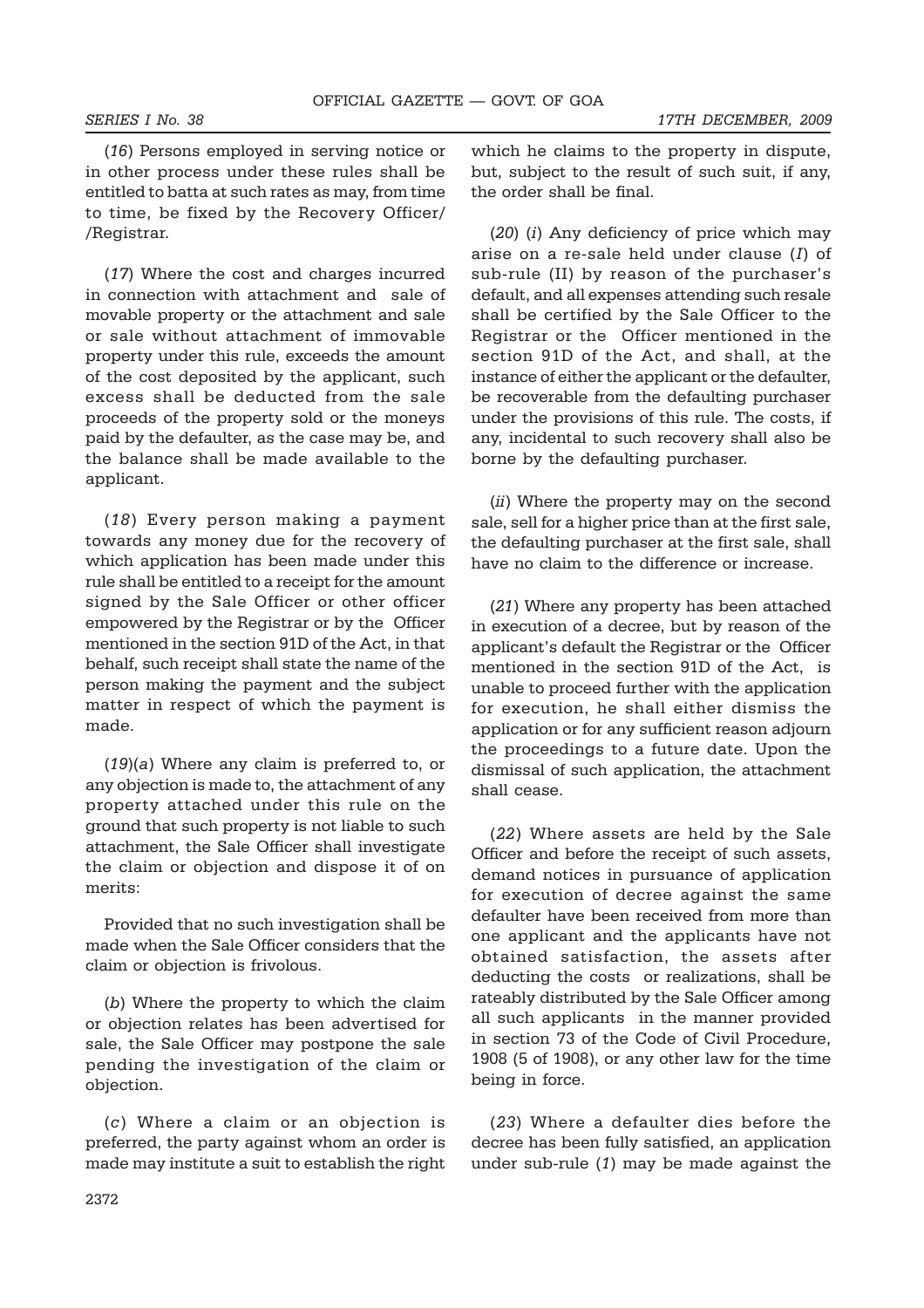legal representative of the deceased and thereupon all the provisions of this rule shall, save as otherwise provided in this sub-rule, apply as if such legal representative were the defaulter. Where the decree is executed against such legal representative, he shall be liable only to the extent of the property of the deceased which has come to his hands and has not been duly disposed of and for the purpose of ascertaining such liability, the Registrar or the Officer mentioned in the section 91D of the Act, executing the decree may, of his own motion or on the application of the applicant compel such legal representative to produce such accounts as he thinks fit.

125. *Execution of awards or orders in special cases*.— Subject to the provisions of section 91 of the Act, the Registrar, may, by an order in writing specially authorize any officer of the Co-operative Department or any officer of a federal society or a Central Bank, on an application made by it, to call for and send awards or orders obtained by any society for execution. The society or societies in respect of which these powers are to be exercised shall be specified in the order.

126. *Transfer of property which cannot be sold*.— (*1*)When in execution of an order sought to be executed under section 91 of the Act, any property cannot be sold for want of buyers, if such property is in the possession of the defaulter or of some person on his behalf or of some person claiming it under a title created by the defaulter subsequent to the issue of the certificate by the Registrar or Liquidator under clause (*a*) or (*b*) of the said section, the officer conducting the execution shall as soon as practicable report the fact to the Court or the appropriate authority or the Registrar, as the case may be, and the society applying for the execution of the said order.

(*2*) On receipt of the report under sub-rule (*1*), the society may, within six months from the date of the receipt of the report or within such further period as may for sufficient reasons be allowed in any particular case by

the Court or the appropriate authority or the Registrar, submit an application in writing to the Court, appropriate authority or the Registrar, as the case may be, stating whether or not it agrees to take over such property.

(*3*) On receipt of an application under sub-rule (*2*), notices shall be issued to the defaulter and to all persons known to be interested in the property, including those whose names appear in the Record of Rights as persons holding any interest in the property about the intended transfer.

(*4*) On receipt of such a notice the defaulter, or any person owing such property, or holding an interest therein by virtue of a title acquired before the date of issue of a certificate under section 91 of the Act, may within one month from the date of the receipt of such notice, deposit with the Court or the appropriate authority or the Registrar, for payment to the society a sum equal to the amount due under the order sought to be executed together with interest thereon and such additional sum for payment of costs and other incidental expenses as may be determined in this behalf by the Court or the appropriate authority or the Registrar, as the case may be.

(*5*) On failure of the defaulter, or any person interested or any person holding any interest in the property, to deposit the amount under sub-rule (*4*), the Court or the appropriate authority or the Registrar, as the case may be, shall direct the property to be transferred to the society on the conditions stated in the certificate issued in Form "P".

(*6*) The certificate granted under sub-rule (*5*) shall state whether the property is transferred to the society in full or partial satisfaction of the amount due to it from the defaulter.

(*7*) If the property is transferred to the society in partial satisfaction of the amount due to it from the defaulter, the Court or the appropriate authority or the Registrar, as the case may be, shall, on the production by the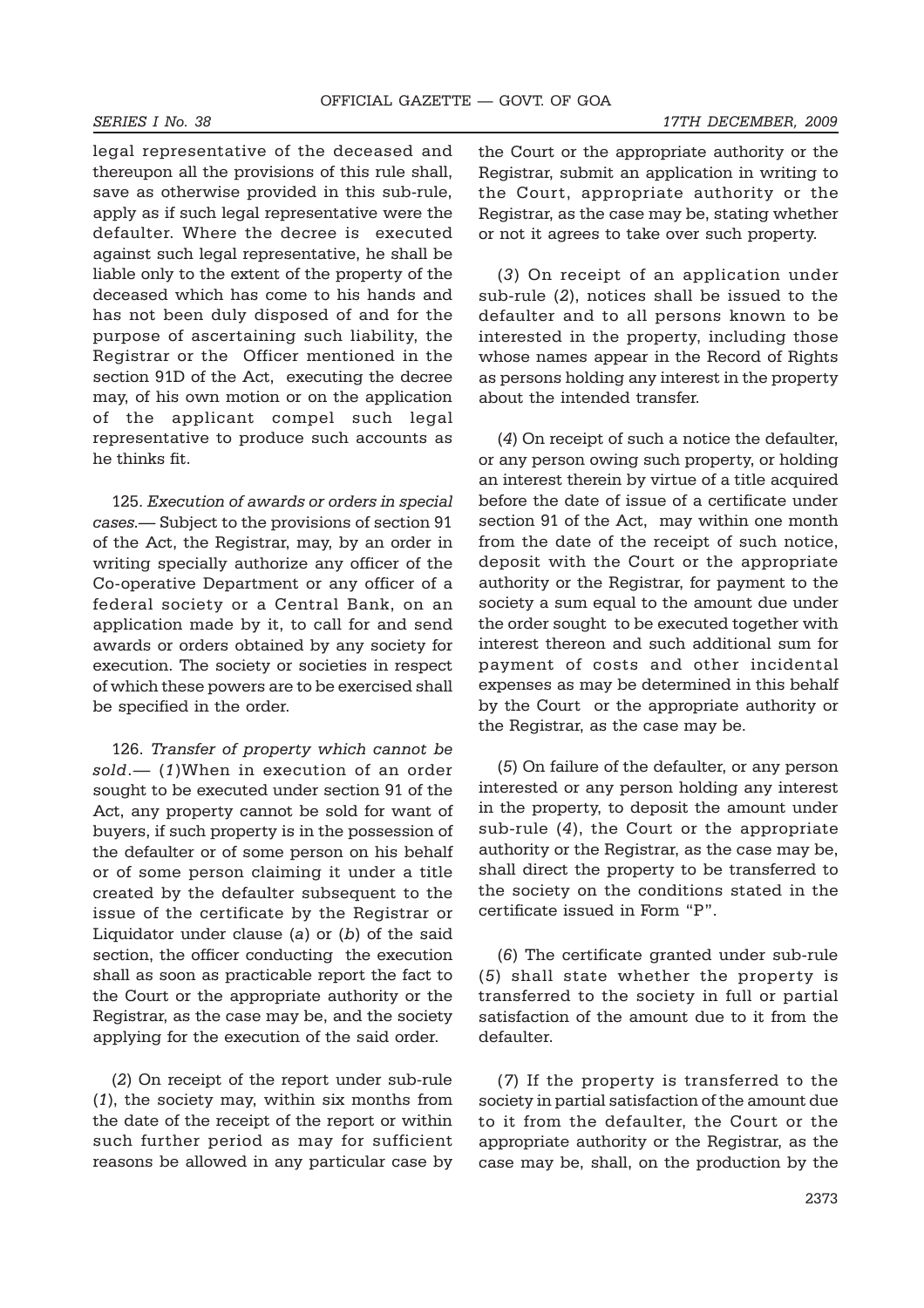society of a certificate signed by the Registrar, recover the balance due to the society in the manner laid down in section 91.

(*8*) The transfer of the property under sub-rule (*5*) shall be effected as follows:—

(*i*) in the case of movable property,—

 (*a*) Where the property is in possession of the defaulter himself or has been taken possession of on behalf of the Court or the appropriate authority or the Registrar, it shall be delivered to the society;

(*b*) Where the property is in possession of some person on behalf of the defaulter, the delivery thereof shall be made by giving notice to the person in possession directing him to give actual peaceful possession of the property to any other person;

(*c*) The property shall be delivered to a person authorised by the society to take possession on behalf of the society.

(*ii*) in the case of immovable property,—

 (*a*) Where the property is growing or standing crop, it may be delivered to the society before it is cut and gathered and the society shall be entitled to enter on the land and to do all that is necessary for the purpose of tending and cutting and gathering it.

 (*b*) Where the property is in the possession of the defaulter or of some person on his behalf or some person claiming under a title created by a defaulter subsequent to the issue of a certificate under section 91 of the Act, the Court or the appropriate authority or the Registrar, as the case may be, shall order delivery to be made by putting the society or any person whom the society may appoint to receive delivery on its behalf in actual possession of the property and if need be by removing any person who illegally refuses to vacate the same.

(*c*) Where the property is in the possession of a tenant or other person

entitled to hold the same by a title acquired before the date of issue of a certificate under section 91 of the Act, the Court or the appropriate authority or the Registrar, as the case may be, shall order delivery to be made by affixing a copy of the certificate of transfer of the property to the society in some conspicuous place on the property and proclaiming to such person by beat of drum or other customary mode at some convenient place, that the interest of the defaulter has been transferred to the society.

 (*9*) The society shall be required to pay expenses incidental to sale including the cost of maintenance of live stock, if any, according to such scale as may be fixed by the Registrar from time to time.

 (*10*) Where land is transferred to the society under sub-clause (*a*) of clause (*ii*) of sub-rule (*8*) before a growing or standing crop is cut and gathered, the society shall be liable to pay the current year's land revenue on the land.

 (*11*) The society shall forthwith report any transfer of property under sub-clause (*b*) or (*c*) of clause (*ii*) of sub-rule (*8*) to the authority to be specified by the Registrar for information and entry in the Record of Rights.

(*12*) The society to which property is transferred under sub-rule (*5*), shall maintain for each such defaulter a separate account showing all the expenses incurred including payment to outside encumbrances, land revenue and other dues on the property and all the income derived from it.

(*13*) The society to which property is transferred under sub-rule (*5*), shall use it's best endeavour to sell the property as soon as practicable to the best advantages of the society as well as that of the defaulter, the first option being always given to the defaulter who originally owned the property.

(*14*) The sale under sub-rule (*13*), shall be subject to confirmation by the Registrar. The proceeds of the sale shall be applied to defraying the expenses of the sale and other expenses incurred by the society and referred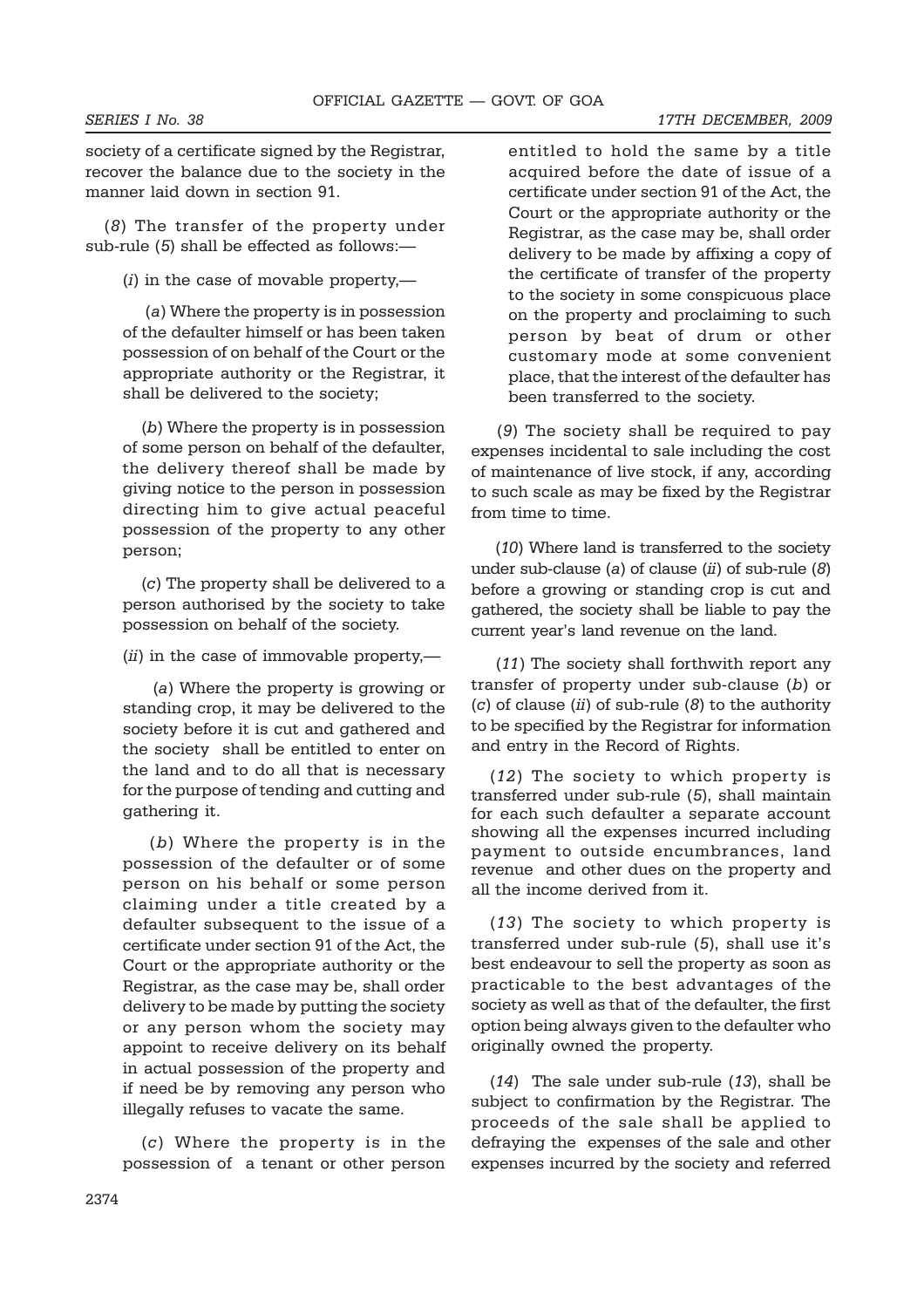to in sub-rules (*9*) and (*12*) and to the payment of the arrears due by the defaulter under the order in execution, and the surplus (if any), shall then be paid to the defaulter.

(*15*) Until the property is sold, the society to which the property is transferred under sub-rule (*5*) shall use it's best endeavours to lease it or to make any other use that can be made of it so as to derive the largest possible income from the property.

(*16*) When the society to which property is transferred under sub-rule (*5*) has realized all its dues, under the order in execution of which the property was transferred, from the proceeds of management of the property, the property, if unsold, shall be restored to the defaulter.

126A. *Payment of expenses of decision of dispute*.— (*1*) Where the dispute has been referred to the Registrar or his nominee or the Board of Nominees under section 86 of the Act, the Registrar may require the party or parties to the dispute to deposit such sum as may in his opinion be necessary to meet the expenses including payment of fees to the Registrar or his nominee or the Board of Nominees.

(*2*) The Registrar or his nominee or the Board of Nominees shall have the power to order, the fees and expenses of determining the disputes, to be paid by the society out of it's funds or by such party or parties to the dispute, as he or it may think fit, according to the scale laid down by the Registrar, after taking into account the amount deposited under sub-rule (*1*).

(*3*) The Registrar may by general or special order specify the scale of fees and expenses to be paid to him or to his nominee or the Board of Nominees.".

7. *Amendment of Forms.*— In the principal rules,—

(*i*) in Form "N", for the expression "BEFORE THE CO-OPERATIVE AUTHORITY (place)", the expression "BEFORE THE REGISTRAR" shall be substituted.

(*ii*) for Form "O", the following form shall be inserted namely:—

FORM "O"

[*See* rule 123 (2)]

Application for execution of award/order

### BEFORE THE REGISTRAR OF CO-OPERATIVE SOCIETIES (place)

I/We ...................................................., award/order holder, hereby apply for execution of the award/order hereinbelow set forth:

- (1) Number of the case:
- (2) Names of the parties: Disputant
- (3) Names of the parties: Opponent
- (4) Date of the award/order
- (5) Whether any appeal has been preferred from the award/order.
- (6) Whether any, and (if any), what payment or other adjustment of the matter in controversy has been made between the parties subsequent to the award/order.
- (7) Whether any, and (if any), what previous applications have been made for the execution of the award/order, the dates of such applications and their results.
- (8) The amount with interest (if any) due upon the award/order, or other relief granted thereby, whether passed before or after the date of the award/order sought to be executed.
- (9) The amount of the costs (if any) awarded.
- (10) The name of the person against whom execution of the award/order is sought, and
- (11) The mode in which the assistance of the Co-operative Authority is required, whether:—
	- (a) by the delivery of any property specifically decreed;
	- (b) by the attachment, or by the attachment and sale, or by the sale without attachment, of any property;
	- (c) by the appointment of a receiver;
	- (d) otherwise as the nature of the relief granted may require.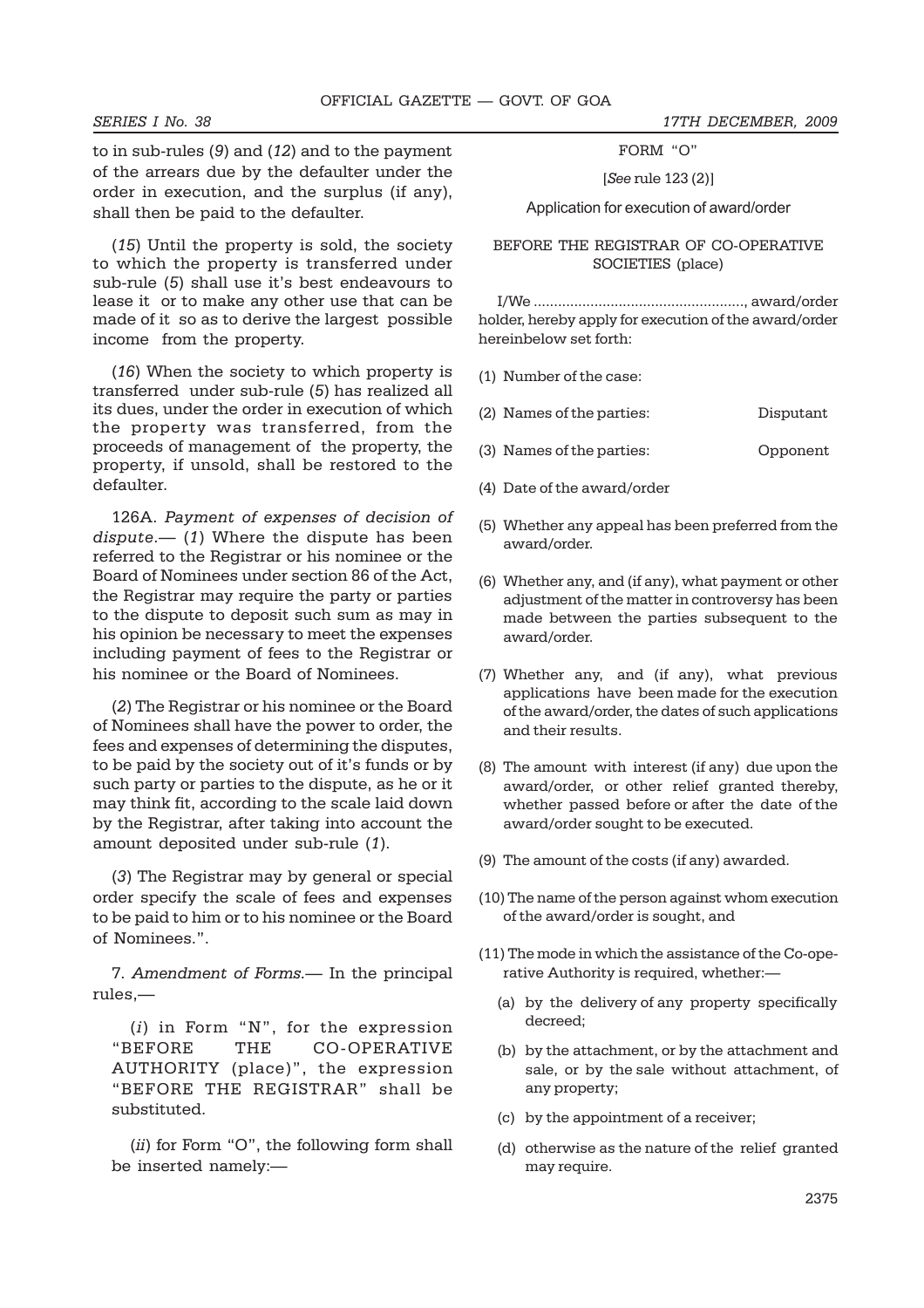### **Examples**:-

(1) When attachment and sale of movable property is sought —

I/We ......................................................., pray that the total amount of Rs. ........................... (together with interest on the principal sum upto date of payment) and the costs of taking out this execution, be realised by attachment and sale of the opponent's movable property as per annexed list and paid to me/us.

(2) When attachment and sale of immovable property is sought —

I/We ......................................................., pray that the total amount of Rs. ......................... (together with interest on the principal sum upto date of payment) and the costs of taking out this execution, be realised by the attachment and sale of the opponent's immovable property specified at the foot of this application and paid to me/us.

(3) In case of other reliefs granted in the award/ /order, as per nature of the relief granted.

I/We ........................................ (through the office bearer), declare that what is stated herein is true to the best of my/our knowledge and belief.

Place:

Date: Signed ...................... award/decree holder

 $(iii)$  in Form "P",— $(a)$  for the figures "125 $(5)$ " and "125", the figures "126" shall be substituted;

(*b*) for the words "Co-operative Authority"–, wherever they occur, the word "Registrar" shall be substituted.

> By order and in the name of the Governor of Goa.

 *Swapnil Naik*, Registrar of Co-op. Societies & ex officio Jt. Secretary.

Panaji, 8th December, 2009.

*SERIES I No. 38 17TH DECEMBER, 2009*

Department of Finance

Debt Management Division  $\overline{\phantom{a}}$ 

### **Notification**

1-39-2001/Fin (Bud)

Subject: Scheme for Constitution and Administration of the Guarantees Redemption Fund of Government of Goa.

The following scheme for Constitution and Administration of the Guarantees Redemption Fund of Government of Goa is hereby published for general information of the public.

*Anupam Kishore,* Joint Secretary, Finance (DMU).

Porvorim, 9th December, 2009.

## SCHEME FOR CONSTITUTION AND ADMINISTRATION OF THE GUARANTEES REDEMPTION FUND OF GOVERNMENT OF GOA

 $\mathcal{L}_\text{max}$ 

1.*Title of the Scheme*.— The Scheme shall be called 'Guarantees Redemption Fund Scheme' (hereinafter referred to as 'the Fund').

2. *Constitution of the Fund*.— A "Guarantees Redemption Fund" shall be constituted by the Government of Goa (hereinafter called the Government) for meeting its obligations arising out of the Guarantees issued on behalf of State level bodies. The Fund shall be constituted in the Public Account and classified under the Head "8235 — General and Other Reserve Funds, 117 — Guarantees Redemption" in the accounts of the Government.

3. *Objective of the Scheme.*— The Fund shall be utilised for meeting the payment obligations arising out of the guarantees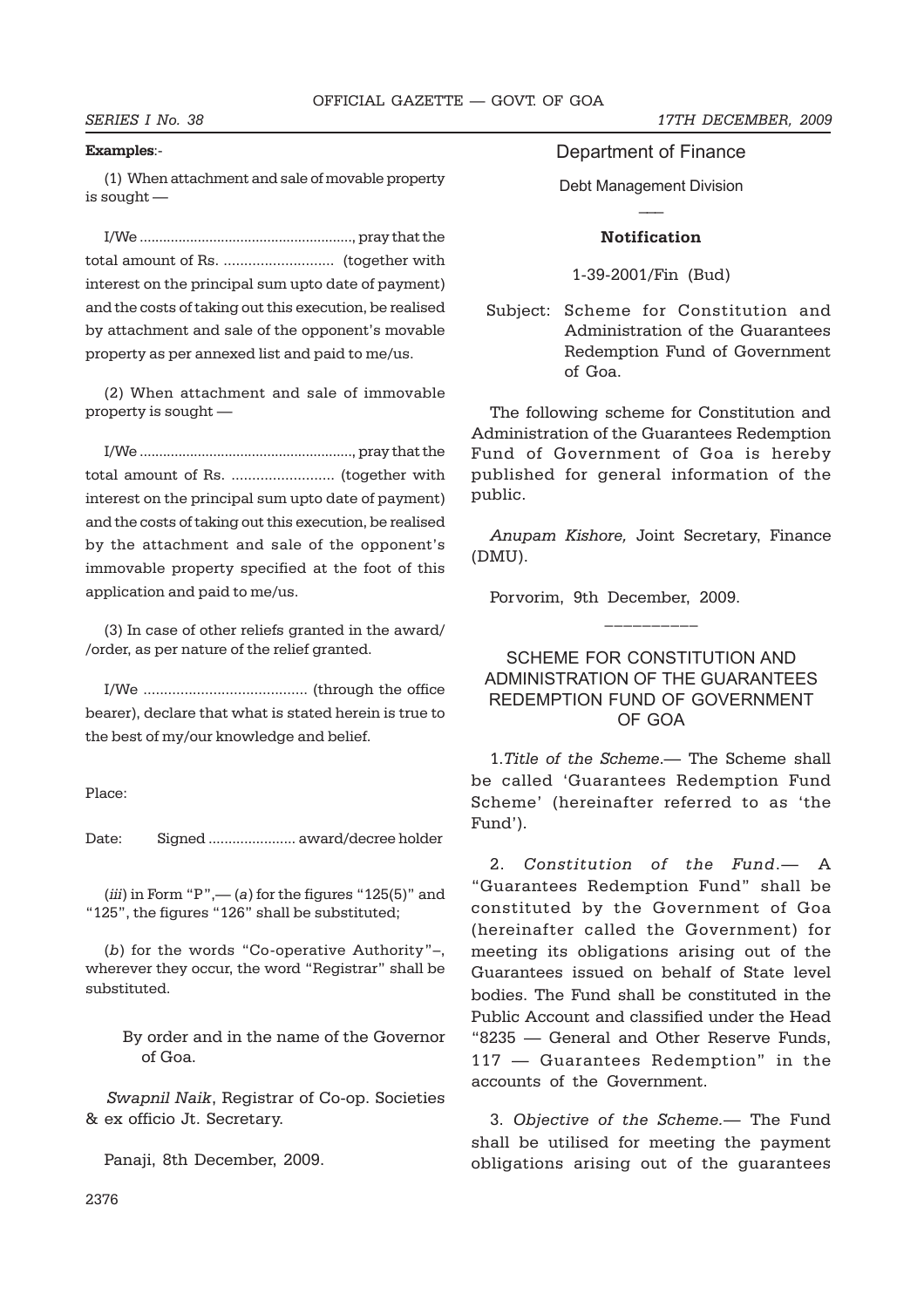issued by the Government in respect of bonds issued and other borrowings by the State Level Undertakings or other bodies and invoked by the 'beneficiaries'.

*Explanation*.— (*a*) The accumulations in the Fund shall be utilised only towards the payment of the guarantees issued by the Government and invoked by the beneficiary and not paid by the institution on whose behalf guarantee was issued:

Provided that the net incremental annual investment of States (i.e. outstanding balance over and above the level in the corresponding period of the previous year) shall be eligible for availing Special ways and means advances (Special WMA) from the Reserve Bank of India (hereinafter referred to as the Bank) such that the availment of Special WMA under this provision does not exceed the Normal WMA limit fixed by the Bank.

4. *Commencement of the Operation of the scheme.*— It shall come into force with effect from the financial year 2006-07...... .

5. *Contributions to the Fund.*— (*a*) The Fund shall be set up by the Government with an initial contribution of Rs. 5.00 crore determined on the basis of guarantees invoked during the preceding 3 to 5 years. The balance in the Fund shall be increased with contributions made annually or at lesser intervals, so as to reach the level deemed sufficient to meet the amount of anticipated guarantees devolving on the Government as a result of the likely invocation of outstanding guarantees in the succeeding 5 years.

(*b*) During each year the Government shall contribute an amount equivalent at least to 1/5th of the outstanding invoked guarantees plus an amount of guarantees likely to be invoked as a result of the incremental guarantees issued during the year.

(*c*) It is open to the Government to increase the contributions to the Fund at its discretion.

In order to enable transfer of the total amount of contribution to the Fund, the Government would make suitable Budget provision on the expenditure side of their budget under the head "2048.— Appropriation for reduction or avoidance of Debt (Charged), 101 — Sinking Fund, 02 — Guarantee Redemption Fund, 32 — Contributions (Charged ) –Relief on Account of Guarantees Invoked – Guarantees Redemption Fund -Transfer to Reserve Fund and Deposit Accounts – Guarantees Redemption Fund".

(*d*) The Government shall not fund its contribution to the Fund out of borrowings from the Bank.

6. *Relationship of the Fund with General Revenues/Public Account*.— (*a*) The corpus of the Fund comprises an initial amount demarcated by the Government, annual or other contributions made by the Government thereto as also periodic accretions by way of Guarantee Commission collected from the institutions in respect of whose bonds/ /obligations, the Government had issued the guarantee, in addition to the income accruing to the Fund.

(*b*) The Fund shall be kept outside the General Revenues of the Government and shall be utilised only in the manner prescribed in this Scheme.

7. *Administration of the Fund*.— The Fund shall be administered by Central Accounts Section of the Reserve Bank of India at Nagpur (hereinafter referred to as the Bank) subject to such directions/instructions as the Government may issue from time to time.

8. *Investment of the corpus of the Fund*.— The accretions to the Fund shall be invested in Government of India Securities of such maturities as the Bank may determine from time to time in consultation with the Government. The Bank shall make available the securities for investment either from its own investment portfolio or by acquiring the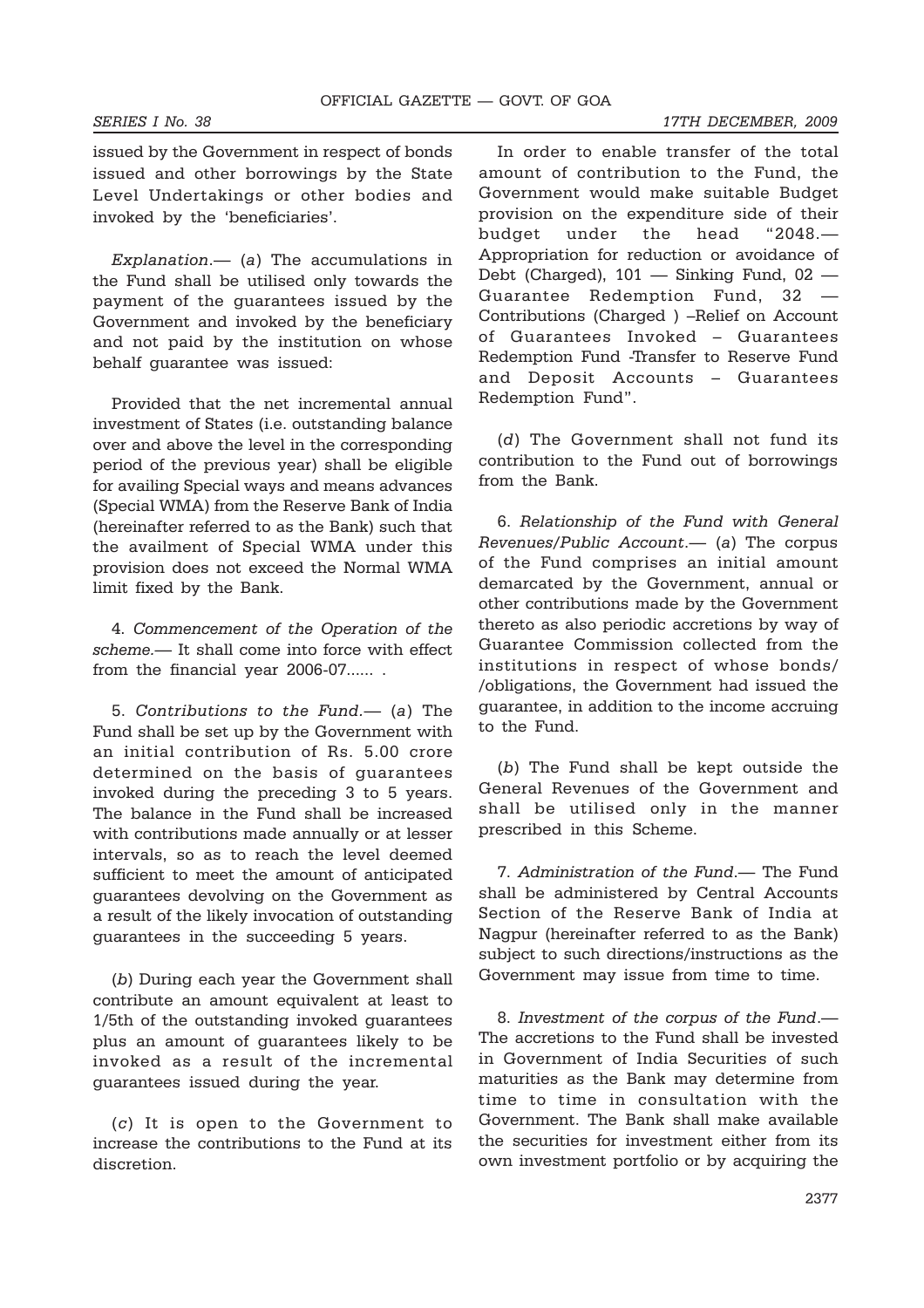securities from the secondary market, without loading any charge other than that indicated in paragraph 11.

9. *Accounting of Transactions.*— (*a*) The responsibility for the administration of the Fund will rest with the Government. The Government will decide all matters connected with the investment of the corpus of the Fund, reinvestment/disinvestment, obligations and application of the Fund, etc.

(*b*) The Government will, from time to time, issue instructions to the Bank. The Bank will immediately arrange to make the necessary investment. The Bank would scroll to the Government the debit on account of the investment and other incidental charges like brokerage, commission etc. in the usual course. However, in order to ensure that the investment transactions of the Fund do not get mixed up with other transactions, these may be indicated distinctly in separate scrolls.

(*c*) On receipt of the scrolls the investment transactions would be accounted for under the Head "8235 — General and Other Reserve Funds, 117 — Guarantee Redemption Fund Investment Account". However, the incidental charges like brokerage, commission etc. shall be accounted for as a charge on the Fund.

(*d*) The Bank will arrange to collect interest on these securities and credit the same to the Fund on due date. Further, these would require to be invested as in the case of the contributions by the Government i.e. in accordance with the investment norms prescribed in para 8 above. On maturity of the securities, the proceeds will be collected and credited to the account of the Government or reinvested on the basis of instructions received from the Government i.e. in accordance with the pattern outlined in para 8 intra. As in the case of the debit scrolls, the Bank shall use separate scrolls, for the receipts.

(*e*) On receipt of instructions from the Government, the Bank will arrange to sell the securities at the ruling price through its Mumbai office and credit the amount realized, less incidental charges, to the account of the Government.

(*f*) The receipts on account of maturity or sale of the securities would be taken to the account of the "Guarantees Redemption Fund Investment Account". The incidental charges on sale would be charged on the Fund.

(*g*) The provision for expenditure on account of the Guarantees Redemption will be made in the budget of the Government under the relevant heads. Only the actual amount of guarantee redemption expenditure shall be brought in account under the Head "-Relief on account of Guarantees invoked"— Guarantees Redemption Fund.

(*h*) The Bank shall arrange to redeem the securities on maturity. In case of premature disinvestment to meet the liability on account of the claims to be paid, the Bank shall decide on the securities to be encashed in consultation with the Government and sell the securities at the ruling price and credit the amount realised, less incidental charges, to the Fund.

(*i*) The Government will pay the Bank, a commission at the rate determined by the Bank in consultation with the Government. These charges shall also be borne by the Fund as in the case of the charges indicated in paras 11 and 9. The loss or gain on the sale of securities shall also be taken to the Account of the Fund.

*Explanation.*— (*a*) The debit to Government on account of such withdrawal will be accounted under the major head. \_\_\_\_\_ On the maturity of the loan the balance outstanding under the head \_\_\_\_\_ (sub-head Guarantee Redemption Fund) is credited to the head (Miscellaneous Government Account) Ledger Balance Adjustment Account.

(*b*) The Bank would scroll to the Government the debit on account of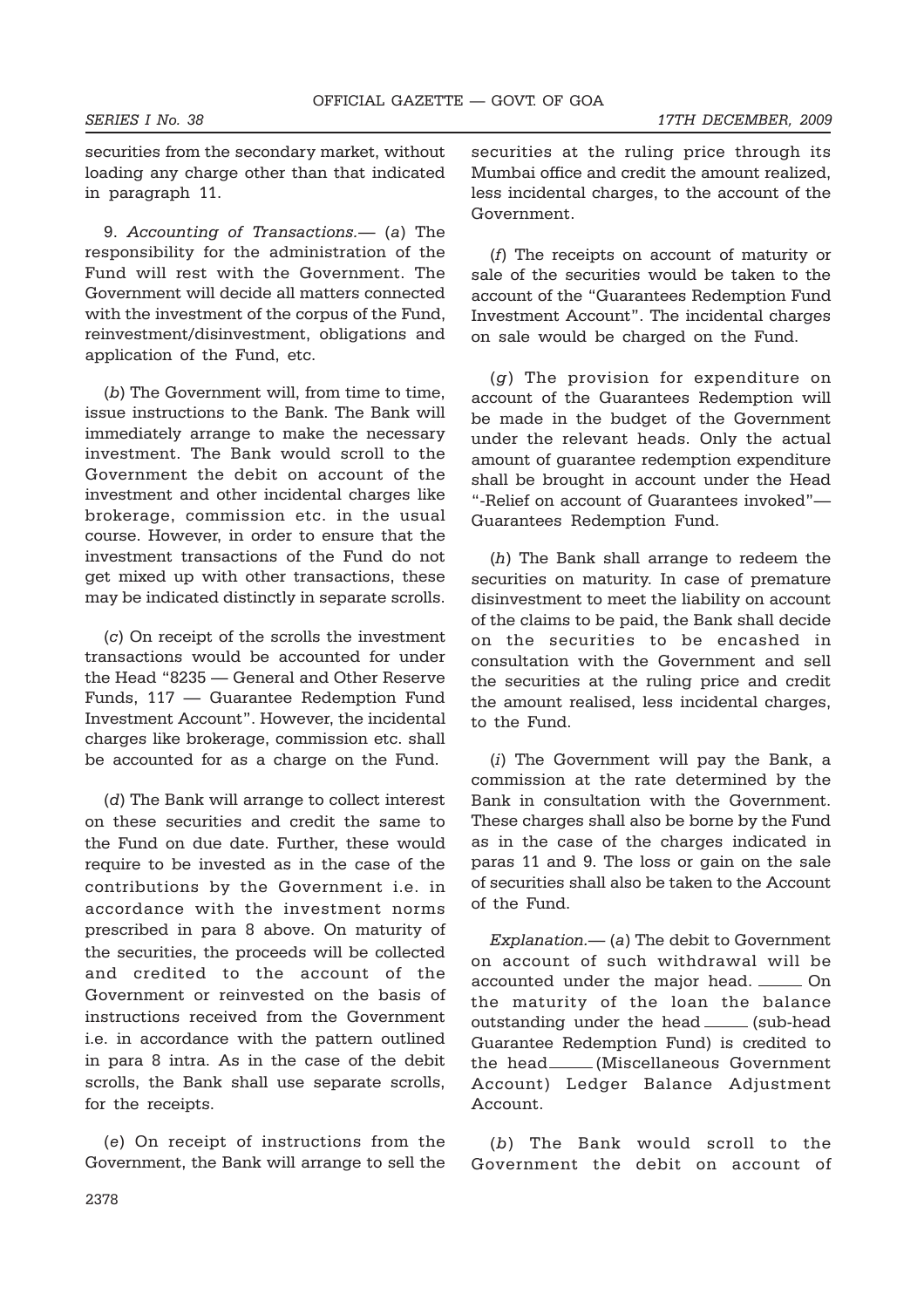investment less the incidental charges in the usual course. However, in order to ensure that the investment transactions of the Fund do not get mixed up with other transactions, these will be indicated distinctly in separate scrolls.

(*c*) The Bank will arrange to collect interest on the investments and credit the same to the Fund on the due dates.

(*d*) On the maturity of the securities, the Bank will arrange to redeem the securities and in case of premature disinvestment, to sell the securities at the ruling price and credit the amount realized, less incidental charges, to the Guarantees Redemption Fund Investment Account. As in the case of debit scrolls, the Bank shall use separate scrolls for the receipts.

(*e*) The provision for expenditure on account of the periodic contributions will be made in the Budget of the Government under the relevant head. The extent of expenditure to be financed from the Fund shall be withdrawn from the Fund by the disposal of the investment.

10. *Functions of the Bank managing the Fund.—* (*a*) The Bank will be guided by the directions of the Government in all matters concerning the investment/reinvestment/disinvestment/reallocation/withdrawals time to time of the Fund and will act accordingly.

(*b*) The Bank would arrange to raise a debit to the account of the Government maintained with it as per the schedule of contributions set out in paragraph 5.

(*c*) The contributions to the Fund shall be invested by the Bank in Government Securities as indicated in paragraph 8. The periodic accretion to the Fund by way of guarantee commission, contributions by the Government and interest income shall also be invested by the Bank in a similar manner.

(*d*) The withdrawals may be made from out of the balance accumulated in the Fund up to the date towards the redemption of the guarantees invoked and to be paid by the Government, as per its directions.

(*e*) The Bank will submit periodical statement of balances/advices regarding the changes therein in consultation with the Government.

11. *Services charges for administration of the Fund*.— The Government will pay to Bank a commission at the rate of 1/8 per cent of one per cent of the turnover of the Fund or at the rate to be mutually decided from time to time.

12. *Account and Audit*.— The accounts of the Fund and the investments shall be maintained by the Accountant General of the State in the normal course. The concerned Department of the Government will maintain subsidiary accounts in such manner and detail as may be considered by the Government in consultation with the Accountant General.

13. *Savings.*— The Government shall issue instructions relating to the provisions of the Scheme as may be considered from time to time to enable smooth functioning of the Scheme. In case of any difficulty in the operation of any provision of the Scheme, the Government may, if satisfied, relax the provisions.

### **Notification**

 $\mathcal{L}_\text{max}$ 

1/12/99/Fin (Bud II)

Subject: Scheme for Constitution and Administration of the Consolidated Sinking Fund of Government of Goa.

The following scheme for Constitution and Administration of the Consolidated Sinking Fund of Government of Goa is hereby published for general information of public.

*Anupam Kishore,* Joint Secretary, Finance (DMU).

Porvorim, 9th December, 2009.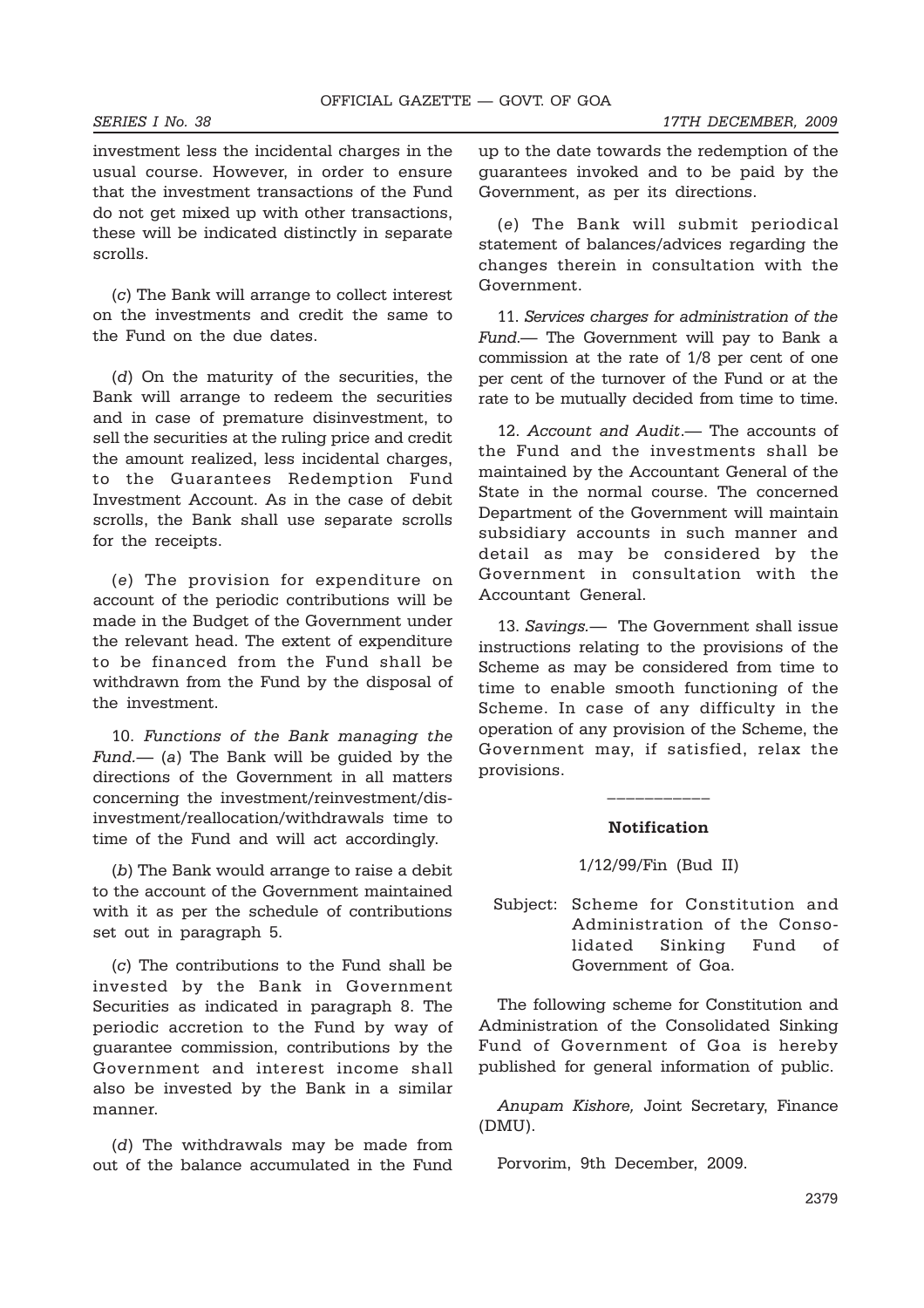# SCHEME FOR CONSTITUTION AND ADMINISTRATION OF THE CONSOLIDATED SINKING FUND OF GOVERNMENT OF GOA

1. *Title of the Scheme.*— The Scheme shall be called 'Consolidated Sinking Fund Scheme' (hereinafter referred to as 'the Fund') of the Government of Goa (hereinafter referred to as 'the Government').

2. *Constitution of the Fund*.— The Fund will be constituted by the Government of Goa for redeeming its outstanding liabilities.

3. *Objective of the Scheme*.— The Fund is to be utilized as an Amortization Fund for redemption of the outstanding liabilities of the Government commencing from the financial year 2011-12 ...... .

*4. Commencement of the Operation of the Scheme.—* The Fund shall come into force with effect from the financial year 2006-07.

*Explanation***.—** (*a*) The Fund shall substitute the extant CSF scheme adopted by the Government.

(*b*) The outstanding balances of the extant CSF Scheme as at end-March 2006 shall be transferred to the Fund.

(*c*) The interest accrued and accumulated in the Fund only shall be utilised towards the redemption of the outstanding liabilities of the Government as hereinafter provided.

(*d*) The Fund shall not be utilised for any purpose other than redemption of the outstanding liabilities of the Government:

Provided that the net incremental annual investment of States (i.e. outstanding balance over and above the level in the corresponding period of the previous year) shall be eligible for availing Special WMA such that the availment of Special WMA under this provision does not exceed the Normal WMA limit.

(*e*) The outstanding liabilities are defined to comprise of internal debt and public account liabilities of the Government.

5. *Contributions to the Fund*.— The Government may contribute to the Fund on a modest scale of at least 0.5 per cent of the outstanding liabilities as at the end of the previous year beginning with the financial year 2006-07. The Government shall make efforts to raise the minimum contribution every year. There is no ceiling on such contributions to the Fund in terms of number of times of making contributions in a year. It is open to the Government to invest in the Fund from the General Revenue at any time or from other sources such as disinvestment proceeds to the Fund, at its discretion. The Government shall not fund its contribution to the Fund out of borrowings from the Reserve Bank.

6. *Relationship of the Fund with General Revenues*.— The corpus of the Fund comprising the periodic contributions as well as the income accruing to the Fund shall be kept outside the General Revenue of the Government. The Fund shall be utilised in the manner prescribed in this Scheme.

7. *Administration of the Fund.*— The Fund shall be administered by Central Accounts Section of the Reserve Bank of India at Nagpur (hereinafter referred to as the Bank), subject to such directions/instructions as the Government may issue from time to time.

8. *Investment of the corpus of the Fund*.— The accretions to the Fund shall be invested in Government of India Securities of such maturities as the Bank may determine from time to time in consultation with the Government.

*Explanation.—* (*a*) The accretions to the Fund shall include the periodic contributions and the income accruing to the Fund from investment thereof.

(*b*) The Bank will make available the securities for investment either from its own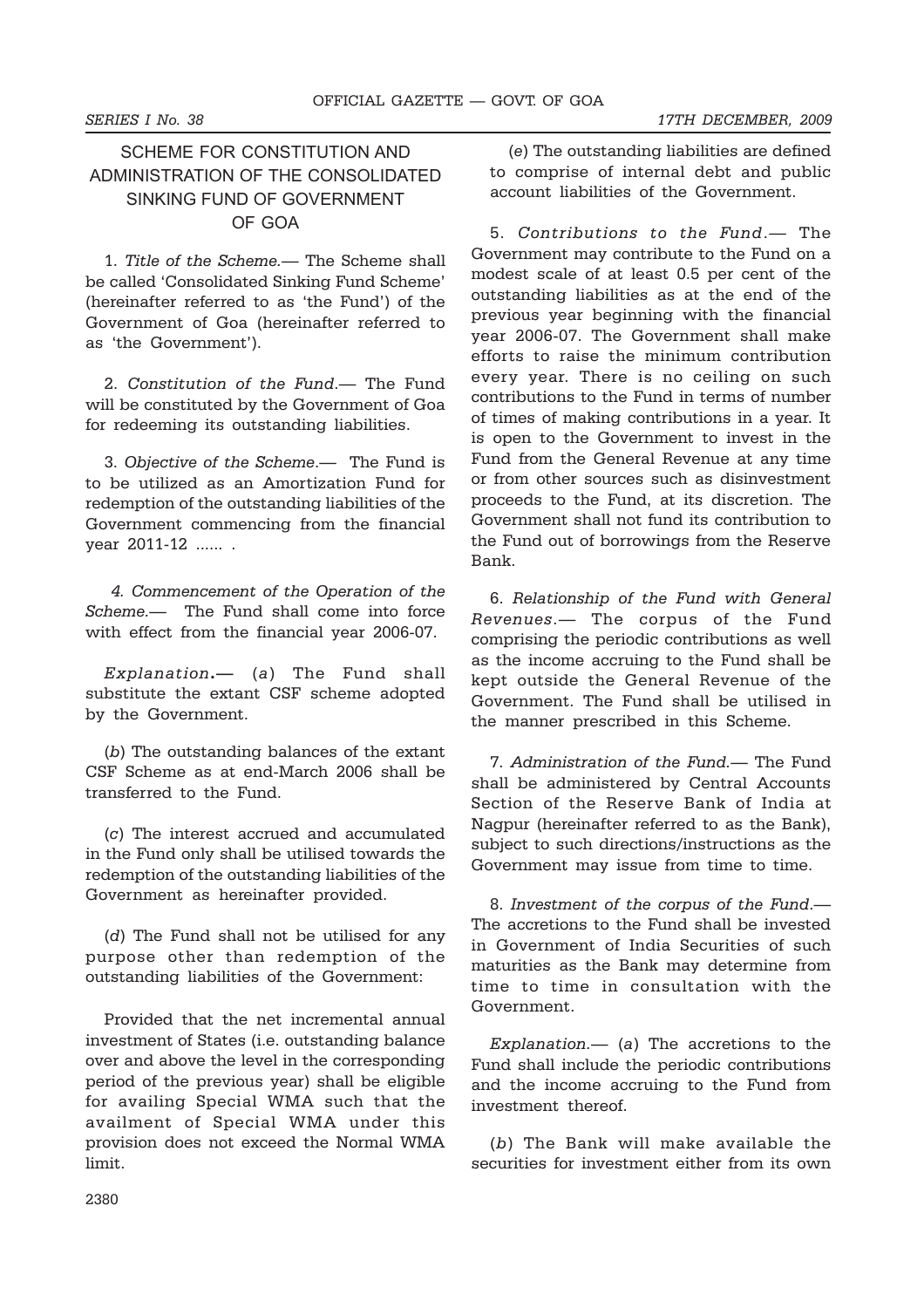investment portfolio or by acquiring the securities from the secondary market, without loading any charge other than that indicated in paragraph 10.

9. *Account Transactions.*— (*a*) The Bank would arrange to raise a debit to the account of the Government maintained with it as per the advice of the Government.

(*b*) The contributions to the Fund shall be invested by the Bank in Government of India Securities as indicated in paragraph 8 in multiples of Rs.10,000/-.

(*c*) The periodic accretion to the Fund by way of interest income shall be reinvested by the Bank in a similar manner, in multiples of Rs. 10,000/-.

(*d*) The investments held in the Fund and maturing during currency of the scheme shall be reinvested in accordance with paragraph 8.

(*e*) No withdrawals will be allowed from the Fund until 2010-2011:

Provided that States that have already set up the Fund under the earlier Scheme may withdraw an amount in a year after the lock-in period stipulated in the earlier scheme. The amount shall not exceed the amount of redemption due for that year in respect of open market borrowings.

*Explanation.—* (*a*) Withdrawals may be allowed in the financial year 2011-12 from out of the interest income accrued and accumulated in the Fund up to the financial year 2010-11 towards the redemption of the outstanding liabilities of the Government as per its directions. Similarly, withdrawals may be allowed in the financial year 2012-13 from out of the interest income accrued and accumulated in the Fund up to the financial year 2011-2012 towards the redemption of the outstanding liabilities of the Government as per its directions and so on.

(*b*) The contribution forming the corpus of the Fund shall remain intact, until substantial

amount is built up. A review thereof may be taken at an appropriate period from 2011- -2012.

(*c*) The debit to Government on account of the periodic instalments will be accounted under the major head 8222 (Reserve Funds). On the maturity of the loan, the balance outstanding under the head 8222 (sub-head Sinking Fund) is credited to the head 8660 (Miscellaneous Government Account) Ledger Balance Adjustment Account.

(*d*) The Bank shall scroll to the Government the debit on account of investment less the incidental charges in the usual course. However, in order to ensure that the investment transactions of the Fund do not get mixed up with other transactions, these will be indicated distinctly in separate scrolls.

(*e*) The Bank shall arrange to collect interest on the investments and credit the same to the Fund on the due dates.

(*f*) On the maturity of the securities, the Bank shall arrange to redeem the securities. In case of premature disinvestment to meet the liability on account of the claims to be paid, the Bank will decide on the securities to be encashed in consultation with the Government and sell the securities at the ruling price and credit the amount realised, less incidental charges to the Fund. As in the case of debit scrolls, the Bank shall use separate scrolls for the receipts.

(*g*) The provision for expenditure on account of the periodic contributions shall be made in the Budget of the Government under the relevant head. The extent of expenditure to be financed from the Fund shall be withdrawn from the Fund by the disposal of the investment.

(*h*) The Bank shall open a Current Account and Subsidiary General Ledger Account in the name of the Fund and furnish to the Government as at the end of September and March each year, a statement showing the details of investments.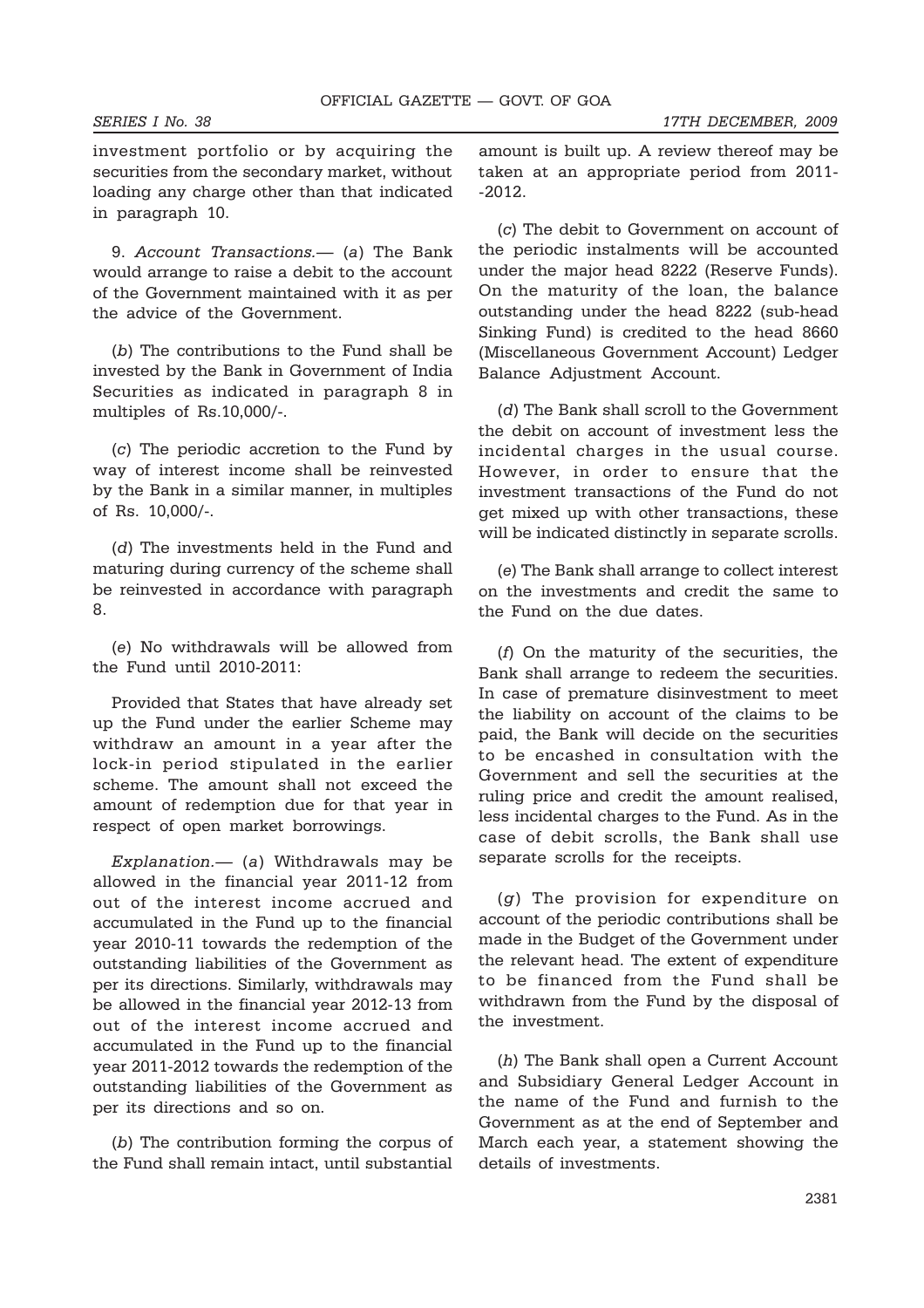10. *Service charges for administration of the Fund.*— The Government shall pay to the Bank a commission at the rate of 1/8 per cent of one per cent on the turnover of the Fund or at the rate to be mutually decided from time to time.

11. *Accounts and Audit.*— The accounts of the Fund and the investments shall be maintained by the Accountant General of the State in the normal course. The Bank will maintain subsidiary accounts in such manner and details as may be considered by the Government in consultation with the Accountant General.

12. *Savings*.— The Government shall issue instructions relating to the provisions of the Scheme as may be considered from time to time to enable smooth functioning of the scheme. In case of any difficulty in the operation of any provision of Scheme, the Government may, if satisfied, relax the.



Department of General Administration  $\overline{\phantom{a}}$ 

### **Notification**

## 23/1/87-GA & C(Vol. I)

In exercise of the powers conferred by Article 166 of the Constitution of India and all other powers enabling him in this behalf, the Governor of Goa hereby makes the following rules so as to further amend the Business of the Government of Goa (Allocation) Rules, 1987, as follows, namely:—

1. *Short title and commencement.*— (*1*) These rules may be called the Business of the Government of Goa (Allocation) (Twentyfifth Amendment) Rules, 2009.

(*2*) They shall come into force at once.

2. *Amendment of Schedule*.— In the Schedule appended to the Business of the Government of Goa (Allocation) Rules, 1987,—

(*i*) at serial number 8, under the heading "Department of Finance" for the items (I), (II) & (III) the following entry shall be substituted, namely:—

"I. Finance (Budget) Division

- (*a*) Budget.
- (*b*) Revenue Resources.
- (*c*) Contingency Fund.

(*d*) Business Advisory Committee.

- (*e*) GFR/PLA/Permanent Advances.
- (*f*) Cash Management.
- (*g*) Performance Budget.

(*h*) All Financial Rules/Goa Delegation of Financial Powers Rules (GDFPRs).

(*i*) Centrally Sponsored Schemes.

(*j*) All matters related to Central Planning Commission.

(*k*) Financial concurrence in service matters, MOU and contracts.

(*l*) Convention Centre.

II. Finance (Audit) Division

- (*a*) Public Accounts Committee.
- (*b*) Committee on Public Undertakings.
- (*c*) CAG Reports.
- (*d*) Finance Accounts.
- (*e*) Appropriation Accounts.

(*f*) Inspection/Audit Reports on accounting procedure for PAC/COPU.

(*g*) Vetting of ATNs on audit paras of all Departments.

(*h*) Monitoring of audit/inspection paras.

(*i*) Follow up on the matter of audit with O/o Accountant General of Goa.

(*j*) All matters/correspondence pertaining to Accountant General, Goa.

III. Finance (Debt Management/Institutional Finance) Division

(*a*) Debt Management.

(*b*) R.B.I. Matters/Institutional Finance.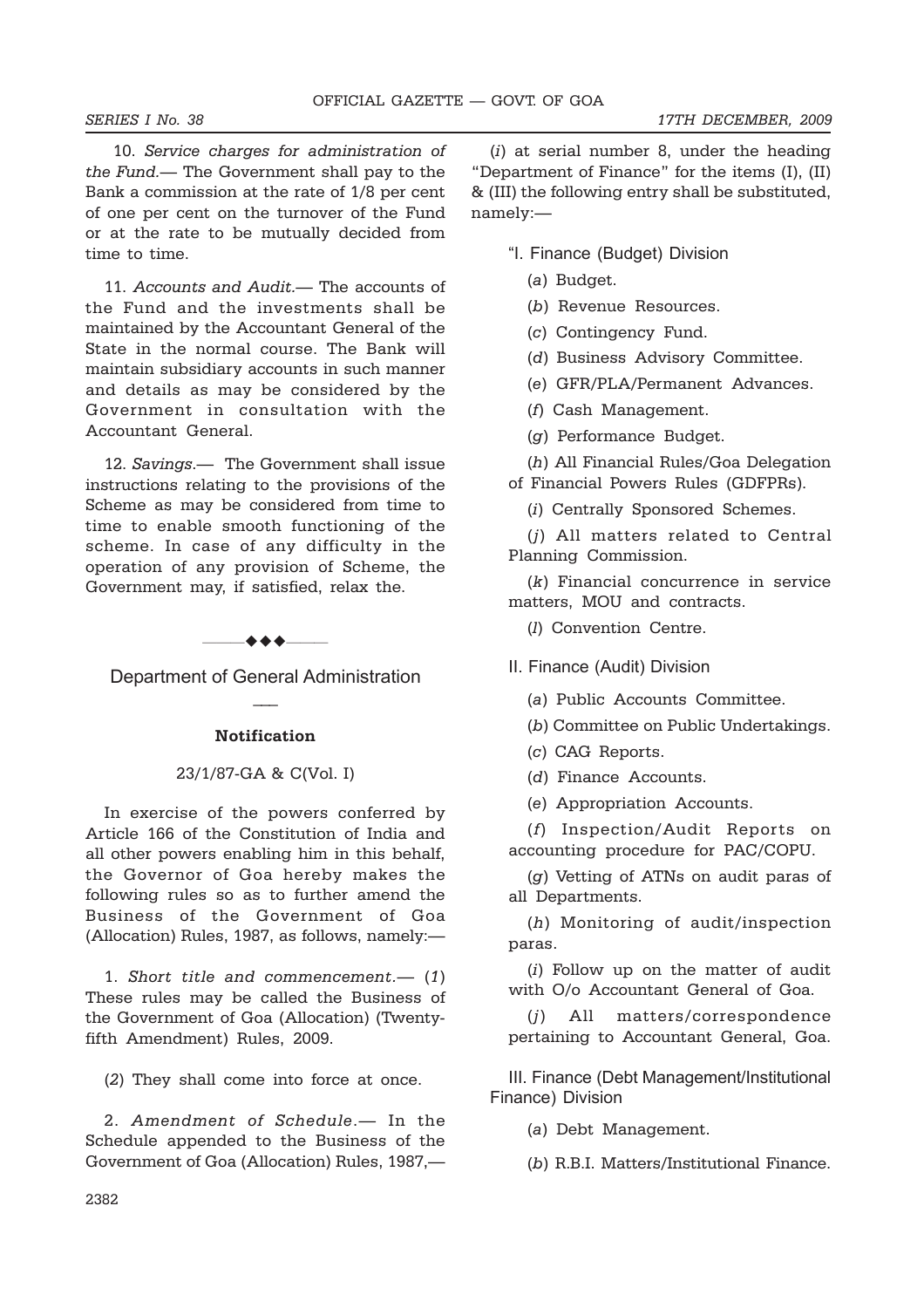*SERIES I No. 38 17TH DECEMBER, 2009*

(*c*) SLR Borrowings.

(*d*) Central Finance Commission.

(*e*) Guarantee Redemption Fund.

(*f*) External Assistance/Externally Aided Projects.

(*g*) Bond Issues/Negotiated Loans.

(*h*) Consolidated Sinking Fund.

(*i*) Investment in PSUs, Co-op. Societies, etc.

(*j*) Voluntary Retirement Scheme (VRS)

(*k*) Credit Ratings.

(*l*) Economic Development Corporation Ltd. and its Subsidiaries.

(*m*) Goa State Infrastructure Development Corporation Ltd.

(*n*) Pension Fund.

(o) Government Guarantees.

(*p*) Fiscal Responsibility and Budget Management Act, 2006.

(*q*) HBA to Government employees.

(*r*) Money Lenders Act and Rules.

(*s*) Bureau of Public Sector Enterprises.

(*i*) Matters relating to issue of directives guidelines to Public Sector Enterprises.

(*ii*) Formulation of Policy guidelines pertaining to Public Sector Enterprises in areas like performance improvement and evaluation, financial management, personnel management, board structures, wage settlement, training, industrial relation, vigilance performance appraisal.

(*iii*) Matters relating to reservation of posts in Public Sector Enterprises for certain classes of citizens.

(*iv*) All matters relating to Memorandum of Understanding between the Public Sector Enterprises and the Administrative Departments.

(*v*) Matters relating to delegation of powers of the Board of Directors.

 (*vi*) Studies in respect of significant areas of functioning of Central Public Sector Enterprises.

(*vii*) Matters relating to Standing Conference of Public Enterprise (SCOPE).

(*viii*) To monitor and evaluate the performance of Public Enterprises.

and to act as a repository and to bring out an Annual Survey for the Legislative Assembly.

(*ix*) Permanent machinery of Arbitrators for settlement of disputes among Public Sector Enterprise and Government Departments, except disputes relating to tax matters.

(*x*) Appraisal of proposal from different administrative Departments pertaining to re-structuring, revival, joint ventures, etc.

IV. Finance (Revenue and Control) Division

(*a*) Pay Commission.

(*b*) Pension matters.

(*c*) All matters relating to counting of past service.

(*d*) Commercial Tax.

(e) Entertainment Tax/Luxury Tax.

(f) VAT related issues.

(*g*) Excise.

(*h*) Directorate of Small Savings and State Lotteries.

(*i*) Creation/revival of posts.

(*j*) All matters relating to equation of posts and revision of pay scales, daily wages, etc.

(*k*) Purchase of vehicles.

(*l*) Chit Fund.

V. Finance (Expenditure) Division

(*a*) Goa State Works Advisory Board (GSWB).

(*b*) Expenditure Finance Committee (EFC).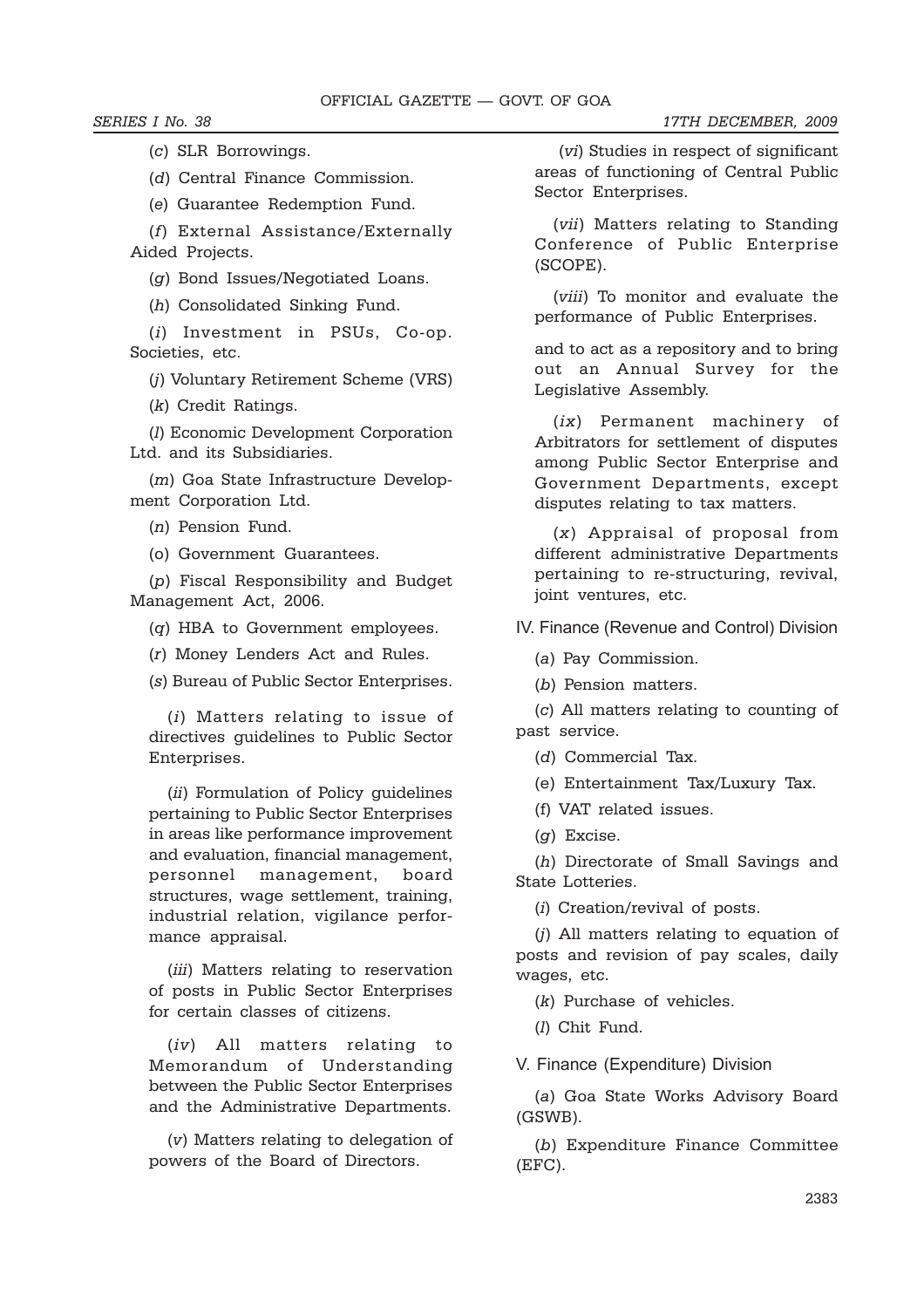(*c*) Financial scrutiny (original and revised), concurrence to schemes/ /proposals pertaining to Public Works, Electricity, Water Resources and other Departments.

(*d*) Drawal of A.C. Bills.

(*e*) Guidelines for purchase of vehicles for official use.

(*f*) Receipts and Payments Rules, 1997.

(*g*) Concurrence to pattern of assistance for grant-in-aid.

(*h*) All matters related to FRs, SRs, Leave Rules, TA Rules, GFRs, GPF, LTC, etc.

(i) Group Insurance Scheme/GPF*/*CPF, TA/DA, ADA, Bonus, etc.

(*ii*) at serial No. 12, under the heading "Department of General Administration" the following shall be inserted, namely:—

"(*y*) Administrative Department for Goa Sadan, New Delhi".

(*iii*) at serial No. 28 under the heading Department of Personnel under item (*b*) after sub-item (*ii*).

(*a*) the following sub-item shall be inserted, namely:—

"(*iia*) Appointment for Group 'A' Gazetted posts under 'Goa General Service' Cadre"

(*b*) item (*u*) shall be omitted.

(*iv*) after serial number 48, the following shall be inserted, namely:—

"49. Department of Public Grievances:

(*a*) Setting up of machinery for redressal of Public Grievances".

(*v*) after serial number 49, the following shall be inserted, namely:—

"50. State Electrical Inspectorate".

(*a*) powers, duties and functions of a Chief Electrical Inspector, Electrical Inspector under the Electricity Act, 2003 and the Rules as framed thereunder.

(*b*) All statutory functions under the Electricity Act, 2003 and Rules framed thereunder and under the Indian Electricity Rules, 1956, etc.

By order and in the name of the Governor of Goa.

*Hanumant T. Toraskar*, Under Secretary  $(GA-II).$ 

Porvorim, 10th December, 2009.

 $\bullet\bullet\bullet-$ 

Department of Inland Waterways

Captain of Ports  $\overline{\phantom{a}}$ 

### **Notification**

## D-12018/6/2287

The following draft rules which are proposed to be made so as to further amend the Goa, Daman and Diu Ports Rules, 1983, are hereby pre-published as required by sub-section (*2*) of section 6 of the Indian Ports Act, 1908 (Central Act 15 of 1908), for information of the persons likely to be affected thereby and notice is hereby given that the said draft rules will be taken into consideration by the Government on the expiry of fifteen days from the date of publication of this Notification in the Official Gazette.

All objections and suggestions to the said draft rules may be forwarded to the Captain of Ports and ex officio Joint Secretary to the Government of Goa, Captain of Ports Department, Panaji, before the expiry of the said period of fifteen days from the date of publication of this Notification in the Official Gazette.